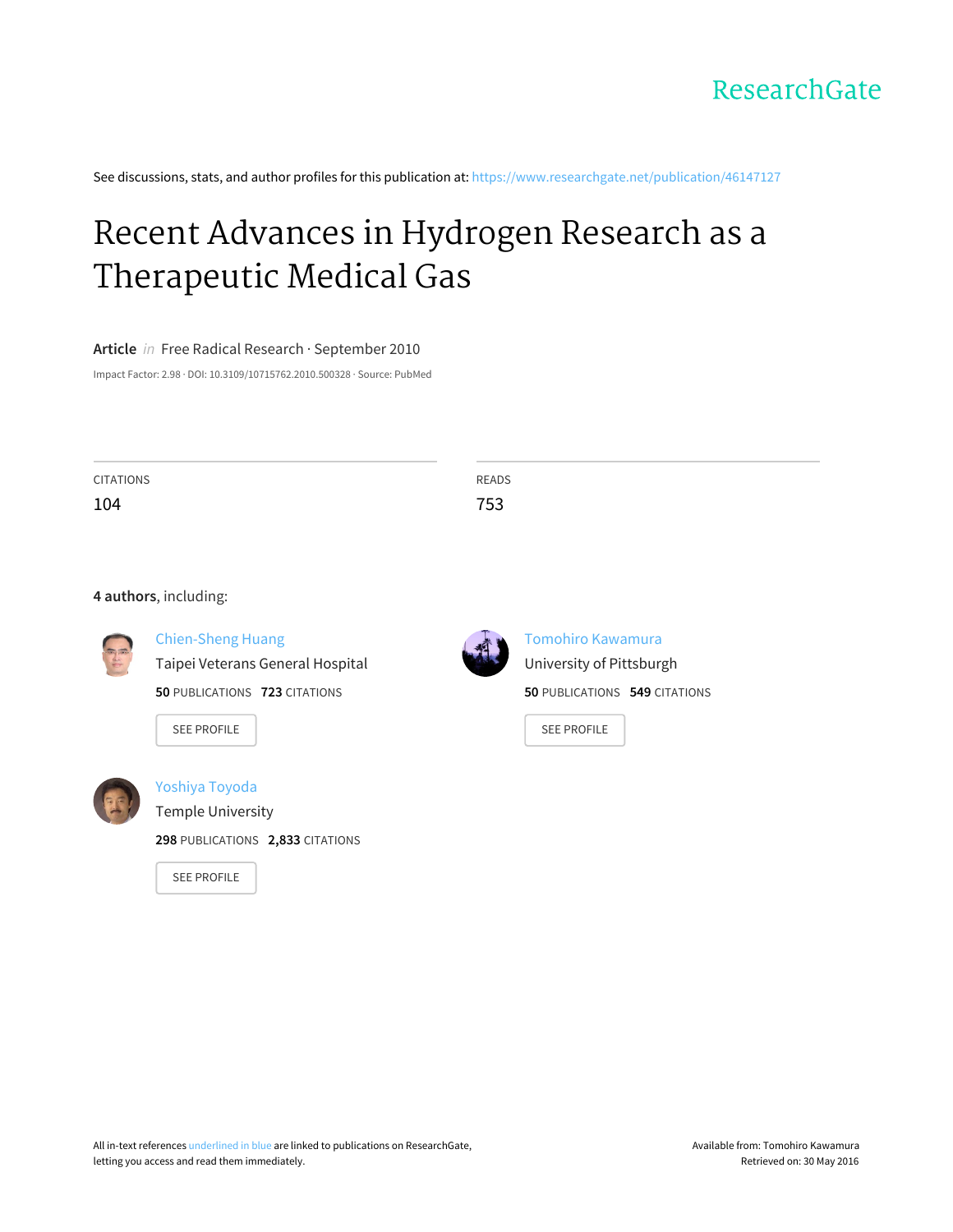# **Recent advances in hydrogen research as a therapeutic medical gas**

# CHIEN-SHENG HUANG<sup>1,2</sup>, TOMOHIRO KAWAMURA<sup>2,3</sup>, YOSHIYA TOYODA<sup>2</sup> & ATSUNORI NAKAO<sup>2,3</sup>

<sup>1</sup>*Division of Thoracic Surgery, Department of Surgery, Taipei-Veterans General Hospital and National Yang-Ming University School of Medicine, Taipei, Taiwan,* <sup>2</sup>*Heart, Lung and Esophageal Surgery Institute, and*  <sup>3</sup> *Thomas E Starzl Transplantation Institute, Department of Surgery, University of Pittsburgh Medical Center, Pittsburgh, Pennsylvania, USA* 

*(Received date: 7 May 2010; In revised form date: 7 June 2010)*

#### **Abstract**

Recent basic and clinical research has revealed that hydrogen is an important physiological regulatory factor with antioxidant, anti-inflammatory and anti-apoptotic protective effects on cells and organs. Therapeutic hydrogen has been applied by different delivery methods including straightforward inhalation, drinking hydrogen dissolved in water and injection with hydrogen-saturated saline. This review summarizes currently available data regarding the protective role of hydrogen, provides an outline of recent advances in research on the use of hydrogen as a therapeutic medical gas in diverse models of disease and discusses the feasibility of hydrogen as a therapeutic strategy. It is not an overstatement to say that hydrogen's impact on therapeutic and preventive medicine could be enormous in the future.

 **Keywords:** *Molecular hydrogen , radical oxygen species , antioxidant therapy* 

# **Introduction**

Hydrogen is the lightest and most abundant chemical element and provides the source of energy for the sun by nuclear fusion to produce helium. Since Ohsawa et al. [1] discovered that hydrogen gas has antioxidant and anti-apoptotic properties that protect the brain against ischemia-reperfusion (I/R) injury and stroke by selectively neutralizing hydroxyl radicals, hydrogen gas has come to the forefront of therapeutic medical gas research. Accumulated evidence in a variety of biomedical fields using clinical and experimental models for many diseases proves that hydrogen, administered either through gas inhalation or consumption of an aqueous hydrogen-containing solution, can act as a scavenger to selectively alleviate reactive oxygen species (ROS) and exert potent cellular protective effects (Figure 1). This review will focus on the physiological roles of hydrogen in humans, its feasibility as a therapeutic strategy and the possible mechanisms involved in its protective

effects. Additionally, the findings of recent studies of hydrogen in different disease models are summarized.

# **Chemistry of hydrogen and its industrial use**

Hydrogen is a colourless, odourless, non-metallic, tasteless and highly combustible diatomic gas with the molecular formula  $H_2$ . Robert Boyle first produced hydrogen gas artificially by dissolving iron in diluted hydrochloric acid in 1671. Henry Cavendish recognized that hydrogen was a discrete gas and referred to it as 'inflammatory air'. Lavoisier named this property 'hydrogen' in 1783 from the Greek words *hydro*, 'water', and *genes*, 'forming'. Free hydrogen is comparatively rare on earth, as Earth's atmosphere contains less than 1 part per million of hydrogen, although hydrogen constitutes nearly 75% of the universe's elemental mass. The majority of hydrogen atoms are found in water and organic compounds. Hydrogen is highly reactive to oxygen

Correspondence: Atsunori Nakao, MD, E1551, Biomedical Science Tower, 200 Lothrop Street, Pittsburgh, PA, 15213, USA. Tel: 1-412- 648-9547. Fax: 1-412-624-6666. Email: anakao@imap.pitt.edu

ISSN 1071-5762 print/ISSN 1029-2470 online © 2010 Informa UK Ltd. DOI: 10.3109/10715762.2010.500328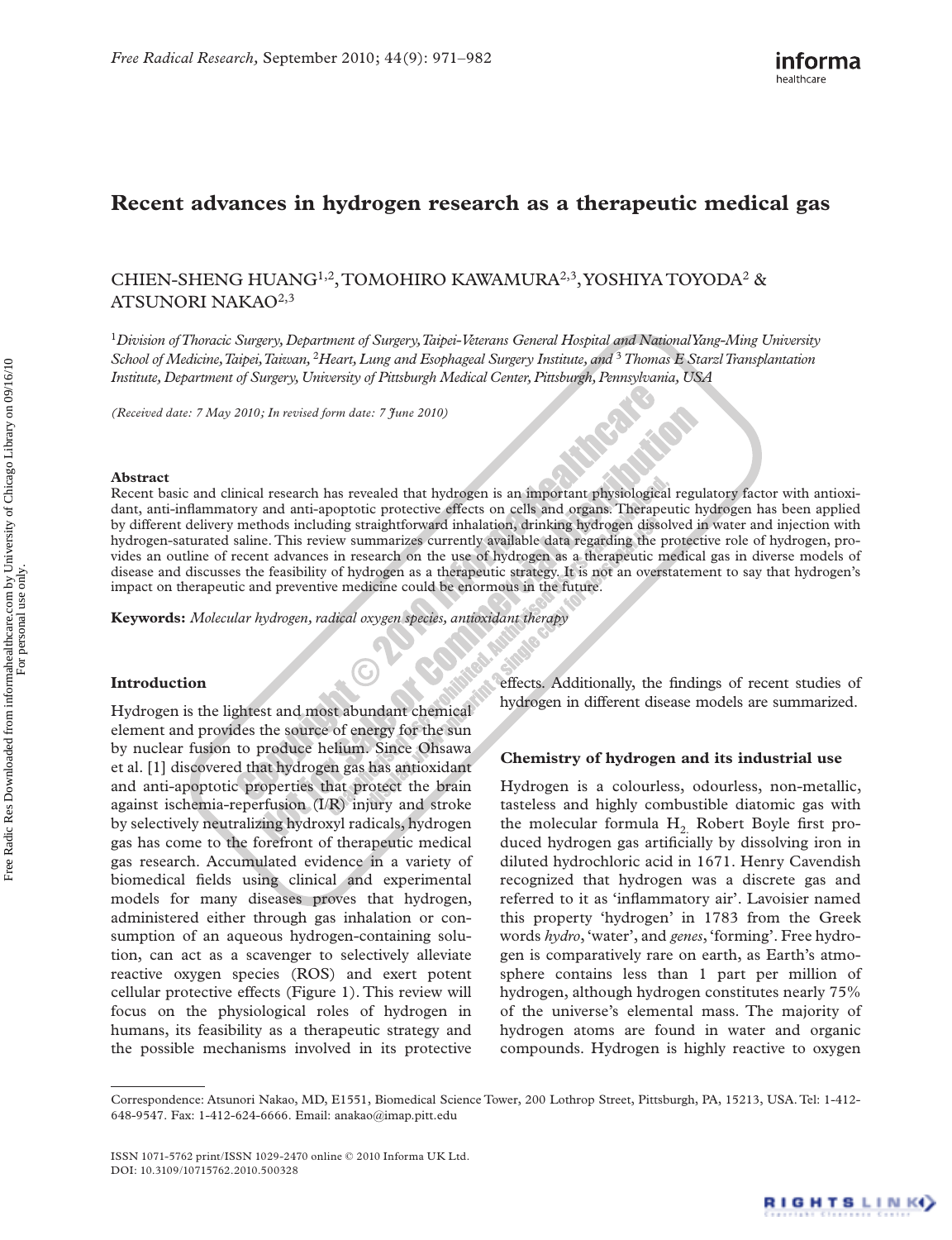

Figure 1.Therapeutic opportunities of hydrogen in a variety of disease models.

and other oxidants in the presence of specific catalysts or heat. One of the more spectacular demonstrations of its reactivity was shown in 1937 by the Zeppelin Hindenburg disaster. However, safe hydrogen concentrations in air and in pure oxygen gas are -4.6 and 4.1% by volume, respectively.

Currently, the two largest uses of hydrogen are fossil fuel processing and ammonia production for fertilizer. As one of the most highly produced inorganic chemicals, ammonia is synthesized by hydrogen and nitrogen  $(3H_2 + N_2 \rightarrow 2 \text{ NH}_3)$  and serves as a precursor to fertilizer, which is necessary to meet the nutritional needs of terrestrial organisms. Hydrogen has also been utilized as an energy carrier. Chemical energy is converted to mechanical energy either by burning hydrogen in an internal combustion engine or by reacting hydrogen with oxygen in a fuel cell to run an electric motor. Hydrogen is 3-times more energy dense by mass than gasoline (143 MJ/kg vs 46.9 MJ/kg).

# **Physiological roles of hydrogen molecules in humans**

Hydrogen is not endogenously produced in human cells, since enzymes with hydrogenase activity do not exist in humans. However, anaerobic organisms in the large intestine obtain their energy primarily by breaking down carbohydrates, mainly from the undigested polysaccharide fraction of plant cells and starches, via hydrogenase and generate hydrogen. More than 12 litres of hydrogen per day are continuously produced in the human body under normal physiological conditions, primarily by the fermentation of non-digestible carbohydrates by microbiota in the large intestine [2]. Once in circulation, hydrogen is only excreted via the lungs [3]. Therefore, exhalation of hydrogen forms the basis for a routinely used breath test for gastrointestinal transit and assessment of small intestinal bacterial overgrowth [4,5]. Antibiotic treatment can alter the results of  $H_2$ -breath tests by diminishing anaerobic  $H_2$ -producing micro-organisms [6].

Hydrogen in the human body is eliminated through three pathways: flatus, respiratory excretion after absorption into the systemic circulation and metabolism by colonic microbiota [7]. Colonic bacteria can eliminate hydrogen through three metabolic methods. They can reduce hydrogen to hydrogen sulphide  $(4H_2 + SO_4^2 + H^+ \rightarrow H^6 + 4 H_2O)$ , convert hydrogen to methane  $(4H_2 + CO_2 \rightarrow CH_4 + 2H_2O)$  or use hydrogen to generate acetate  $(4H_2 + 2CO_2 \rightarrow$  $CH<sub>3</sub>COO<sup>-</sup> + H<sup>+</sup> + 2H<sub>3</sub>O$  [8,9]. Of interest, a recent study revealed that hydrogen in the human body may serve as a modulator of signal transduction, like other gaseous signalling molecules (e.g. nitric oxide (NO), CO and  $H_2S$ ) [10] and hydrogen has been proposed as 'the fourth signalling gaseous molecule' [11].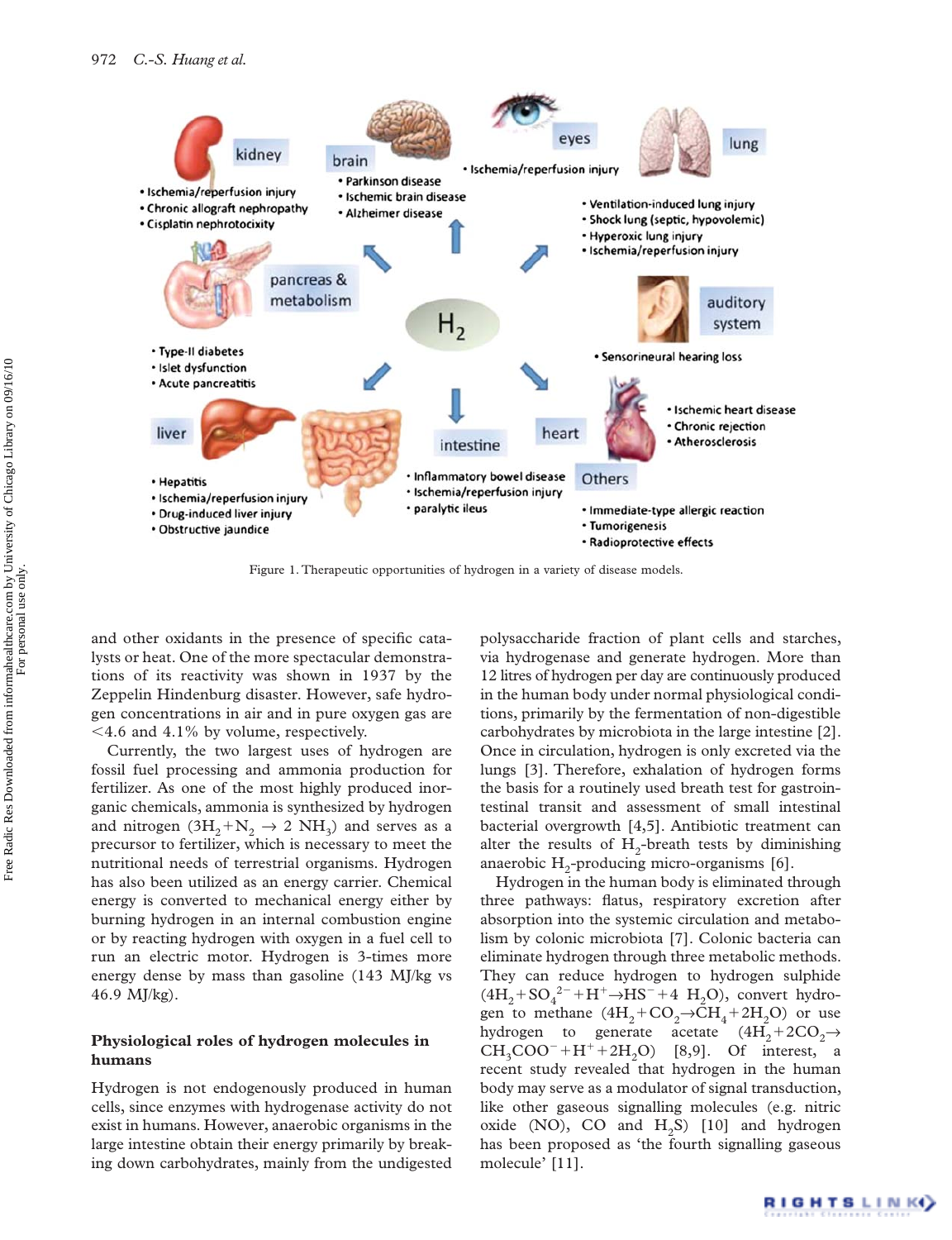Although disparate mechanisms for the tissue and cellular protection afforded by hydrogen exposure have been proposed, the role of hydrogen as an antioxidant has been advocated. The antioxidant capabilities of hydrogen include activities as a scavenger of free radicals. Hydrogen selectively reduces hydroxyl radicals ( $\cdot$ OH) and peroxynitrite (ONOO<sup>-</sup>), which are very strong oxidants that react indiscriminately with nucleic acids, lipids and proteins resulting in DNA fragmentation, lipid peroxidation and protein inactivation. Biochemical experiments, using fluorescent probes and electron resonance spectroscopy spin traps, suggest that the effects of hydrogen against peroxynitrite are less potent than those against hydroxyl radicals [1]. Another possible mechanism underlying the cellular protection afforded by hydrogen may be an increase in antioxidant enzymes such as catalase, superoxide dismutase or heme oxygenase-1 [12,13]. Anti-apoptotic properties of hydrogen via inhibition of caspase-3 activation have also been postulated [14]. Hydrogen exhibited anti-inflammatory activity in various injury models. Typically, oxidative stress-induced inflammatory tissue injury is inhibited by hydrogen with down-regulation of pro-inflammatory cytokines, such as interleukin (IL)-1β, IL-6, chemokine (CC motif) ligand 2 and tumour necrosis factor- $\alpha$ (TNF-α)  $[15,16]$ .

## **Potential advantages of hydrogen therapy**

Hydrogen may have a huge potential as a safe and potent therapeutic medical gas, as well as several potential advantages over current pharmacological therapies. First, hydrogen is highly diffusible and could potentially reach subcellular compartments, such as mitochondria and nuclei, which are the primary site of ROS generation and DNA damage [1], but are also notoriously difficult to target pharmacologically. Secondly, hydrogen selectively reduces detrimental hydroxyl radicals and peroxynitrite, but does not decrease the steady-state levels of nitric oxide (NO) [1]. Endogenous NO signalling pathways modulate pulmonary vascular tone and leukocyte/ endothelial interactions and, therefore, it may be beneficial to spare endogenous NO [17]. This lack of reactivity to NO may enable administration of hydrogen gas with NO, which has proven clinical effectiveness. The hyporeactivity of hydrogen with other gases at therapeutic concentrations may allow hydrogen to be administered with other therapeutic gases, including inhaled anaesthesia agents [18]. Finally, hydrogen treatment did not eliminate  $O_2$ <sup>-</sup> or  $H_2O_2$  when tested *in vitro* [1]. Macrophages and neutrophils must generate ROS in order to kill some types of

bacteria engulfed by phagocytosis. Thus,  $O_2^-$  and  $H_2O_2$  have important functions in neutrophils and macrophages [1]. Hydrogen therapy may spare the innate immune system and allow phagocytosis of infecting organisms. It is not clear whether a similar reaction preferentially occurs under complex biological conditions. In fact, experimental studies have demonstrated that hydrogen has potent therapeutic efficacies on both parasite infection [19] and polymicrobial sepsis [13].

# **Delivery of hydrogen**

## *Inhalation*

Hydrogen can be easily delivered via inhalation by delivering the gas through a ventilator circuit, facemask or nasal cannula. This is a straightforward therapeutic option. Hydrogen poses no risk of explosion in air and in pure oxygen when present at concentrations  $\langle 4\% \rangle$ . However, safety is still a concern and the desired concentration of hydrogen must be monitored and maintained with proven, commercially available tools [20]. The safety of hydrogen for humans is demonstrated by its application in Hydreliox, an exotic, breathing gas mixture of 49% hydrogen, 50% helium and 1% oxygen, which is used for prevention of decompression sickness and nitrogen narcosis during very deep technical diving [21].

# *Oral intake of hydrogen-rich water*

Although inhaled hydrogen gas may act more rapidly, this method of administration is not practical in daily life or suitable for continuous consumption for preventive or therapeutic use. In contrast, solubilized hydrogen may be beneficial since it is a portable, easily administered and safe means of delivering molecular hydrogen [22]. Drinking hydrogen-rich water (HW) has a comparable effects to hydrogen inhalation [23]. Hydrogen water can be made by several methods, included dissolving electrolysed hydrogen into pure water, dissolving hydrogen into water under high pressure and by reaction of magnesium with water  $(Mg+2H_2O \rightarrow Mg(OH)_2 + H_2)$ .

#### *Injectable hydrogen-rich fluid*

Even though oral administration is safe and convenient, hydrogen in water tends to evaporate over time and some hydrogen is lost in the stomach or intestine, making it difficult to control the concentration of hydrogen administered. Administration of hydrogen via an injectable hydrogen-rich vehicle may allow delivery of more accurate concentrations of hydrogen [24].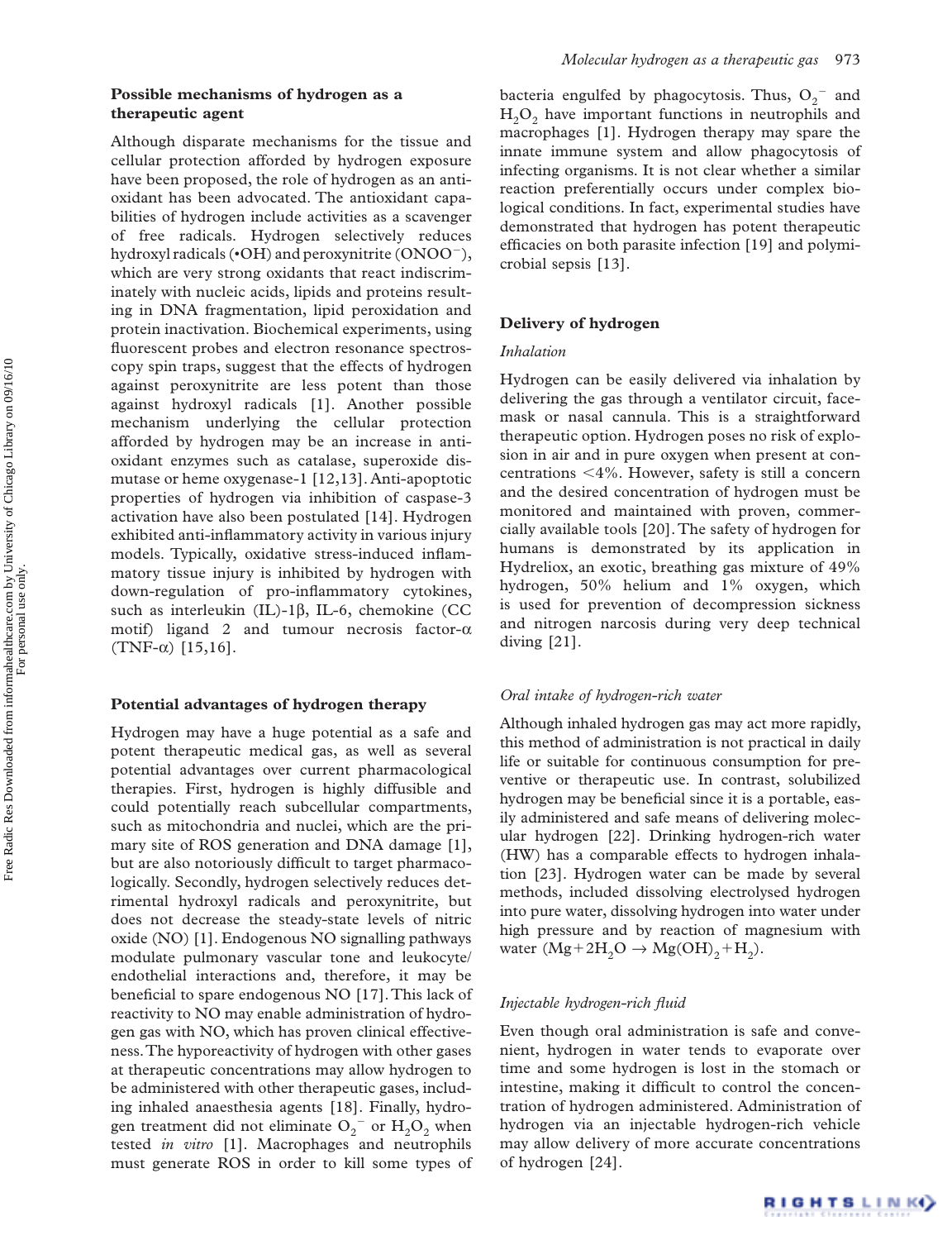# **Hydrogen research in various disease models**

#### *Central nervous system*

Since Ohsawa et al. [1] reported that inhaled hydrogen gas could reduce infarct size in rats of a focal cerebral I/R injury model by scavenging detrimental ROS, the efficacies of hydrogen on brain pathologies have been studied extensively. Because hydrogen can easily penetrate the blood-brain barrier by gaseous diffusion, it may be a very promising agent to protect intracranial neurons [1,21,25].

Hypoxia-ischemia (HI) insult occurs in the perinatal period and represents a major cause of brain damage in newborns. Neuronal cell death due to either necrosis or apoptosis is involved in HI-induced cerebral injury [26]. Cai et al. [24,27] reported that 2% hydrogen inhalation, as well as injection of hydrogensaturated saline, provided brain protection via inhibition of neuronal apoptosis and reduced caspase-3 and caspase-12 activities. Additionally, these short-term effects were translated into long-term neurological and neurobehavioural functional improvements when tested 5 weeks after cerebral HI insult [24]. Conflicting results were reported by Matchett et al. [28] using models of moderate and severe neonatal brain hypoxia. Inhalation of 2.9% hydrogen did not decrease infarction volume or brain lipid peroxidation, but a trend was seen suggesting a beneficial effect on middle cerebral artery occlusion in an adult rat focal ischemia model. The results reported by Matchett et al. [28] were different from previous studies, which reported beneficial effects of hydrogen gas therapy in adult rat focal ischemia and mild neonatal HI models [1,24,27]. These divergent findings might be due to differing experimental conditions, such as different degrees of HI insult, age of pups, concentration of hydrogen and length of hydrogen exposure.

Oral intake of hydrogen-supplemented water containing a therapeutic dose of hydrogen is an alternative mode of delivery of hydrogen. Nagata et al. [25] demonstrated that consumption of hydrogen water prevents the stress-induced decline in learning and memory caused by chronic physical restraint in a mouse model [26]. Vitamin C, a non-enzymatic antioxidant, is particularly important and plenty in the brain [29]. Sato et al. [30] reported that administering hydrogen-rich water to mice that cannot synthesize vitamin C markedly decreased superoxide formation in brain slices in a hypoxia-reoxygenation model by the reducing of both hydroxyl and superoxide levels under specific conditions, such as ischemia and reperfusion *in vivo*.

The efficacies of hydrogen have also been shown in neurological degenerative disease. Fujita et al. [31] gave hydrogen-supplemented drinking water to the mice with Parkinson's disease induced by oral administration of 1-methyl-4-phenyl-1,2,3,6-tetrahydropyridine (MPTP). Drinking hydrogen-containing water, even with hydrogen concentrations as low as  $0.04$  mM, significantly reduced the loss of dopaminergic neurons and decreased accumulation of DNA damage and lipid peroxidation, suggesting that drinking  $H_2$ -containing water may be useful in daily life to prevent or minimize the risk of lifestyle-related oxidative stress and neurodegeneration in the nigrostriatal dopaminergic pathway. Similarly, Fu et al. [32] reported the efficacies of oral intake of hydrogen water in a rat Parkinson's disease model induced by intrastriatal injection of the catecholaminergic neurotoxin 6- hydroxydopamine (6-OHDA). They demonstrated that administration of hydrogen, either before or after the stereotactic injection of 6-OHDA, efficiently prevented both the development and progression of nigrostriatal degeneration in rats. Thus, hydrogen may be able to retard the development and progression of Parkinson's disease.

Alzheimer's disease, another neurodegenerative disease, is the most common cause of progressive dementia in the elderly population and is associated with loss of cholinergic function through amyloid cascades, oxidative stress and hypoxia [33]. The accumulation of β-amyloid in the brain, in particular accumulation of amyloid β-42, initiates a cascade of events that ultimately leads to neuronal dysfunction, neurodegeneration and dementia [34]. Li et al. [35] reported that hydrogen-rich saline injection, intraperitoneally, daily for 2 weeks, improved the cognitive and memory functions in an amyloid β1-42-induced Alzheimer's-like rat model, by preventing neuroinflammation and oxidative stress.

ROS play a critical role in the secondary phase of spinal cord injury, which may lead to further chronic neurodegeneration. Chen et al. [36] demonstrated that hydrogen-rich saline injection decreased oxidative stress, inflammation and apoptotic cell death and improved locomotor function after spinal cord injury in a rat model of acute spinal cord contusion injury.

#### *Cardiovascular system*

In the cardiovascular system, there is evidence that hydrogen treatment provides protection against myocardial I/R injury, cold I/R injury following heart transplantation and the development of atherosclerosis. Hayashida et al. [37] reported that during I/R injury induced by transient occlusion of the left anterior descending coronary artery in rats, inhalation of  $H<sub>2</sub>$  gas at levels ranging from 0.5–2% limited the extent of myocardial infarction without altering haemodynamic parameters. Another study using same model showed that injection of hydrogen-rich saline provided cardioprotection against I/R injury by decreasing plasma and myocardial malondialdehyde (MDA) concentrations, cardiac cell apoptosis and caspase-3 activity and reduced infarct size [14].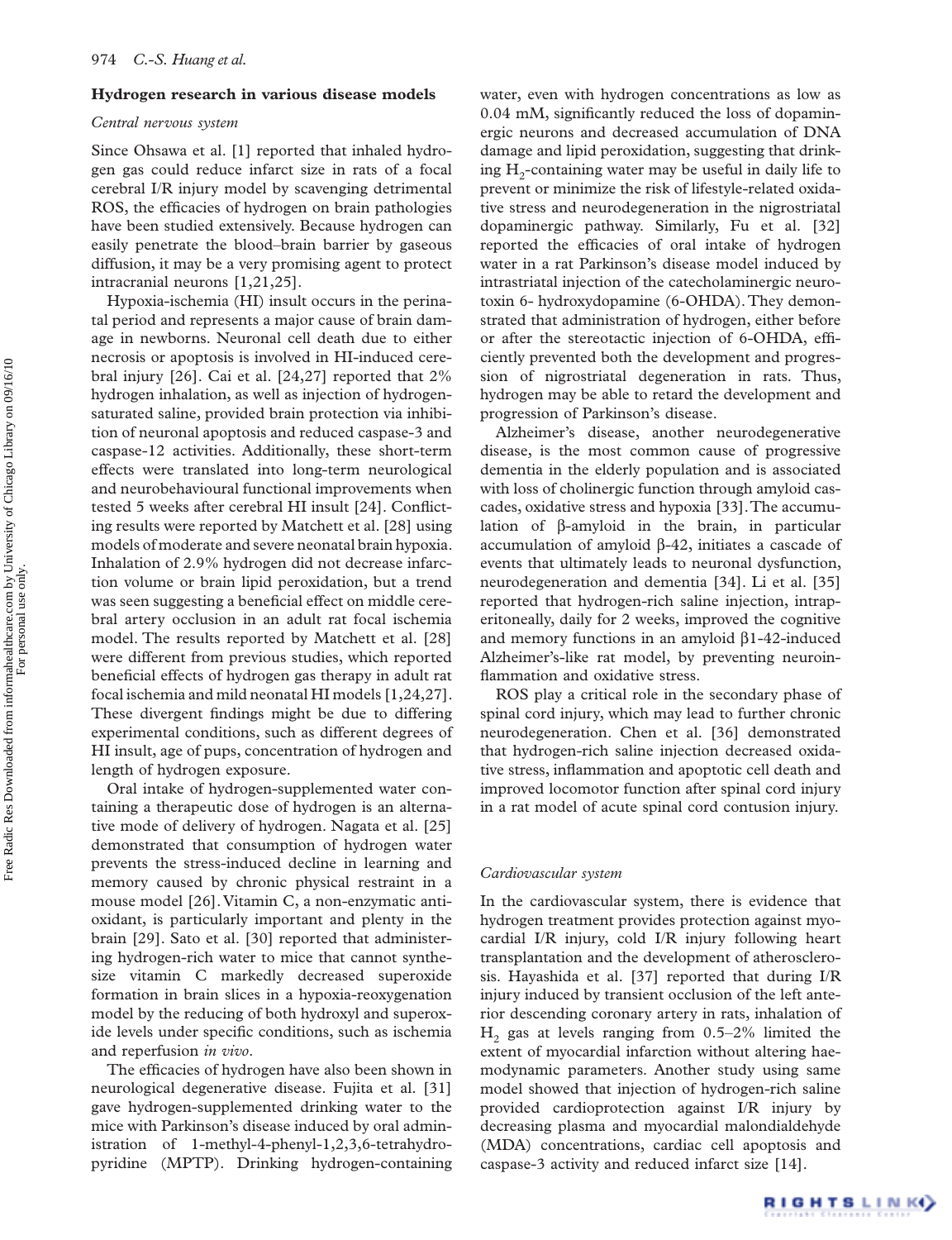I/R injury following heart transplantation is now recognized as a major determinant of primary graft dysfunction and chronic rejection [38] and can promote the subsequent development of graft coronary artery disease [39]. Nakao et al. [18] utilized a syngeneic rat heterotropic heart transplantation model with 6 h or 18 h of cold ischemia and found that inhalation of hydrogen (2%) attenuated myocardial injury. Hydrogen treatment significant reduced lipid peroxidation and serum HMGB-1 protein levels as compared with air-treated controls. Furthermore, dual therapy with hydrogen and CO provided cumulative protection and significant attenuated  $I/R$  graft injury, reducing the infarcted area and decreasing in serum troponin I and creatine phosphokinase.

Atherosclerosis and related cardiovascular diseases represent a state of inflammation and oxidative stress, characterized by the accumulation of inflammatory cells and oxidized products in affected blood vessels [40]. Ohsawa et al. [41] employed an apolipoprotein E knockout mouse model, which develops atherosclerosis in a short time due to impaired clearing of plasma lipoprotein [42]. Oral ingestion of hydrogensupplemented water (0.6 mM) *ad libitum* for 6 months prevented the development of atherosclerosis in apolipoprotein E knockout mice, in part, through its ability to limit the amount and deleterious effects of oxidative stress in the blood vessels of these mice.

## *Lung*

Imbalances between ROS and the antioxidant defense system are involved in certain pulmonary pathologic conditions, such as lung inflammation  $[43, 44]$ , ventilator-induced lung injury (VILI) and acute respiratory distress syndrome [45,46]. Inhaled therapeutic gas is a reasonable approach for treatment of lung injury as it would be an easily delivered and straightforward therapeutic option. Recently, our group has shown that inhalation of 2% hydrogen gas attenuates VILI in a mouse model (presented at the American Thoracic Society 2010 International Conference, Huang et al., Hydrogen Gas Inhalation Attenuates Ventilator-Induced Lung Injury in Mice, New Orleans, 17 May 2010). Ventilation with 2% hydrogen in balanced air significantly ameliorated VILI-induced lung injury including interstitial oedema, alveolar septum thickening and infiltration of inflammatory cells (Figure 2). This data strongly suggests that inhaled hydrogen gas could therapeutically mitigate VILI via its antioxidant and anti-inflammatory effects.

Exposure to high concentrations of oxygen for prolonged periods causes hyperoxic lung injury that leads to respiratory failure. High concentrations of oxygen markedly impair lung function and increase inflammatory responses. In our studies, hyperoxia (caused by exposure to 98%  $O_2$ , 2%  $N_2$ ) for 60 h caused lung oedema and led to deteriorated gas



Figure 2.Haematoxylin and eosin staining of the lung histopathology from mice (400 $\times$  magnification) exposed to 2 h of high tidal volume ventilation (30 ml/kg) to induce ventilator-induced lung injury (VILI). When 2% hydrogen inhalation was applied in VILI (A), less interstitial oedema, less alveolar haemorrhage, less alveolar septum thickening and fewer infiltrating inflammatory cells are observed as compared with a 2% nitrogen control (B).

exchange. Hyperoxia in the presence of 2% hydrogen (98%  $O_2$ , 2%  $H_2$ ) significantly reduced hyperoxic lung injury. Interestingly, hydrogen increased the levels of heme oxygenase (HO)-1 mRNA and HO-1 protein in injured lung tissue, suggesting that the protective effects afforded by hydrogen may be mediated by HO-1 induction (Figure 3).

Acute lung injury secondary to remote organ damage and followed by deleterious systemic inflammation is a critical event. Analysing lung injury induced by intestinal I/R injury in a rat model, Mao et al. [15] reported that hydrogen-rich saline treatment decreased neutrophil infiltration, lipid membrane peroxidation, NF- κB activation and the levels of pro-inflammatory cytokines in lung tissues compared with those in saline-treated rats.



Figure 3.(A) Blood gas analysis for arterial blood after the end of 60 h of hyperoxia exposure. There was improved pulmonary function in rats exposed to hyperoxia for 60 h under 98% oxygen  $+2\%$  hydrogen as compared with 98% oxygen  $+2\%$  nitrogen controls.  $n=6$  for each group,  $p < 0.05$ . (B) Immunoblot analysis of heme-oxygenase (HO-1) protein obtained from rat lungs treated with hyperoxia (98%  $O_2$  and 2%  $H_2$  or 2%  $N_2$ ) exposure for 60 h. Hyperoxia in the presence of 2% hydrogen significantly reduced hyperoxic lung injury by increasing the levels of heme oxygenase (HO)-1 protein in injured lung tissue, suggesting that the protective effects may be mediated by HO-1 induction by hydrogen.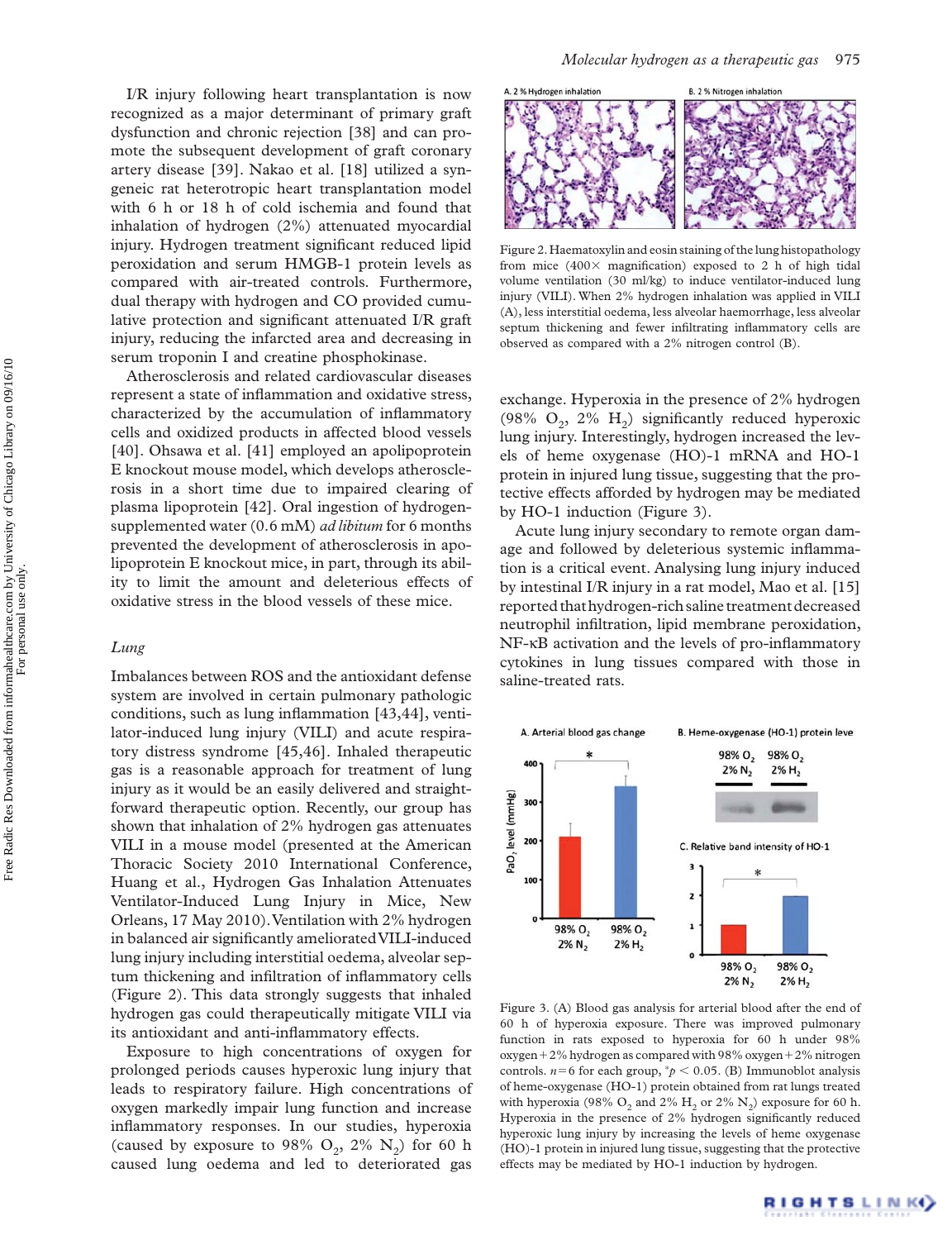## *Renal system*

Cisplatin is a potent chemotherapy agent used for treatment of a broad spectrum of malignancies. The efficacy of cisplatin is dose-dependent, but the significant risk of nephrotoxicity frequently hinders the use of higher doses that may maximize its antineoplastic effects. At the high concentrations, cisplatin itself causes the accumulation of ROS, which may play a critical role in cisplatin-induced nephrotoxicity [47]. Naomi Nakashima-Kamimura et al. [23] reported that hydrogen-rich water alleviates cisplatin-induced nephrotoxicity, which is mediated, in part, by the accumulation of ROS that are secondary to the ability of cisplatin to inhibit the reducing form of glutathione. Despite its protective effects against cisplatin-induced nephrotoxicity, hydrogen did not impair the anti-tumour activity of cisplatin against cancer cell lines *in vitro* or tumour-bearing mice *in vivo*. Therefore, hydrogen has the potential to improve the quality-of-life of patients during chemotherapy by efficiently mitigating the nephrotoxic side-effects of cisplatin.

The vast majority of late failures in renal transplantations are attributable to chronic allograft nephropathy characterized by a progressive deterioration in renal function, increasing renal hypertension and proteinuria [48]. Cardinal et al. [22] reported that oral administration of hydrogen water prevented chronic allograft nephropathy in a rodent kidney transplantation model. Hydrogen water improved allograft function, slowed the progression of disease, reduced oxidative injury and inflammatory mediator production and improved overall survival, doing so in part by reducing oxidative stress-induced damage and reducing the activation of mitogen-activated protein kinase signalling pathways and cytokine production.

# *Liver*

Prolonged hepatic warm ischemia aggravates oxidative stress after reperfusion and causes serious tissue damage that is characterized by elevation of hepatic enzymes and cell death. In 2007, Fukuda et al. [49] reported that inhaled hydrogen, at concentrations as low as  $2-4\%$ , reduced liver warm I/R injury in a mouse model and was associated with less oxidative stress including suppressing hepatic cell death and reducing levels of serum alanine aminotransferase and hepatic MDA.

Systemic antibiotic treatment may alter the number of protective commensal bacteria in the host's intestines, ultimately resulting in a reduced concentration of  $H_2$  in the liver. Kajiya et al. [50] reported that  $H_2$ released from intestinal bacteria can suppress inflammation in mouse hepatitis induced by Concanavalin A (Con A). Furthermore, they also showed that  $H_2$ can suppress ConA-mediated T-cell activation, which causes the tissue-destructive production of TNF- $\alpha$ and IFN-γ *in vitro*.

Obstruction jaundice is a life-threatening condition accompanied with endotoxemia, a systemic inflammatory response, liver injury and even multiple organ failure. Experimental and clinical studies have shown that excessive oxidative stress may promote hepatic injury in obstructive jaundice [51]. Liu et al. [52] investigated the effects of injection of hydrogen-saturated saline on liver damage due to obstructive jaundice using a rat model with ligation of the bile duct. The treatment with hydrogen-saturated saline significantly decreased serum alanine aminotransferase and aspartate aminotransferase levels, tissue MDA content, myeloperoxidase activity, pro-inflammatory cytokine levels, HMGB1 levels and histopathological changes including hepatocyte necrosis as compared with control livers from rats treated with normal saline. Additionally, hydrogen-rich saline markedly increased the activities of antioxidant enzymes (superoxide dismutase and catalase) and down-regulated extracellular signal-regulated kinase (ERK)-1/2 activation.

#### *Pancreas*

Severe acute pancreatitis is characterized by cell membrane disruption, oedema, interstitial haemorrhage, necrosis and inflammation responses and is caused by conversion of pro-enzymes to their active forms within the acinar cells. ROS and their derivatives may play important roles in triggering severe acute pancreatitis as well as in activating and recruiting neutrophils and macrophages. In a rat model, L-arginine can induce acute pancreatitis as characterized by severe pancreatic interstitial oedema, vacuolization, prominent neutrophil infiltration, acinar cell injury and necrosis in the pancreas [53]. Chen et al. [54] demonstrated that hydrogen-rich saline infusion into the tail vein significantly attenuated the severity of L-arginine-induced acute pancreatitis in rats by ameliorating increases in serum amylase activity and inhibiting neutrophil infiltration, lipid oxidation and pancreatic tissue oedema.

## *Intestine*

Intestinal I/R injury occurs frequently in a variety of clinical settings including surgical treatment for abdominal aortic aneurysm, mesenteric artery occlusion, cardiopulmonary bypass, bowel strangulation, neonatal necrotizing enterocolitis haemorrhagic shock and small intestinal transplantation [55–57]. Buchholz et al. [58] have utilized an orthotopic, syngeneic, small intestinal transplant model in rats and shown that hydrogen treatment ameliorates transplant-induced intestinal injuries including mucosal erosion and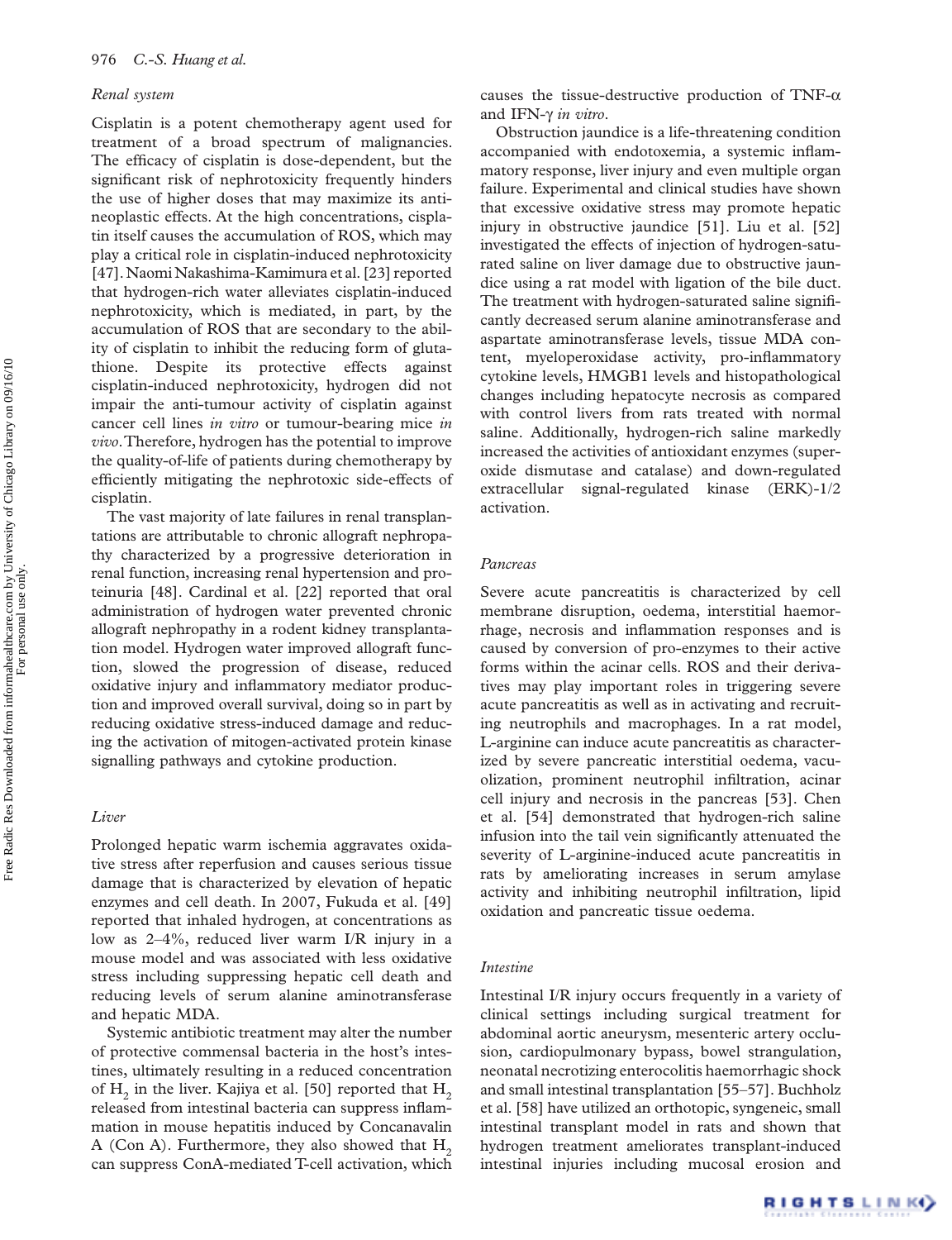*Molecular hydrogen as a therapeutic gas* 977

mucosal barrier breakdown. Perioperative inhalation of 2% hydrogen mitigated intestinal dysmotility following transplantation, reduced up-regulation of inflammatory mediators and was associated with significantly diminished lipid peroxidation as compared with air-treated grafts. Although small intestine transplantation has been recognized as a therapeutic option for the treatment of patients with intestinal failure, poor preservation and I/R injury during transplantation are still major causes of recipient morbidity and mortality. Administration of perioperative hydrogen gas may be a potent and clinically applicable therapeutic strategy for intestinal transplantation.

Dextran sodium sulphate (DSS)-induced rodent colitis is a well-established animal model of human inflammatory bowel disease, particularly ulcerative colitis [59]. DSS will interfere with the barrier function of epithelial cells and then expose the lamina propria to luminal bacterial antigens. When animals were exposed to DSS via drinking water, DSS-induced colitis was characterized by weight loss, diarrhoea or grossly bloody stool and intestinal inflammation on histopathological examination [60]. Oral intake of hydrogen water (0.78 mM) prevented the development of DSS-induced colitis in mice [61]. The administration of  $H_2$  remarkably reduced the clinical symptoms of DSS-induced colitis and  $H<sub>2</sub>$  prevented DSS-mediated destruction of epithelial crypt structure, evident by histopathological evaluation.

Chen et al. [62] demonstrated that hydrogen treatment in rats, via tail vein injection of hydrogen-rich saline, had protective effects against intestinal contractile dysfunction and damage induced by intestinal warm I/R injury. These protective effects are possibly due to the ability of hydrogen to inhibit I/R-induced oxidative stress and apoptosis and to promote epithelial cell proliferation. The same group also used a similar model, administering hydrogen-rich saline via jugular vein injection, and reported that hydrogen-rich saline reduced inflammation and oxidative stress as evidenced by reducing I/R injury scores, serum diamine oxidase (DAO) activity, TNF- $\alpha$ , IL-1 $\beta$  and IL-6 levels, tissue MDA levels and protein carbonyl and myeloperoxidase activity [63].

Recently, extensive research has been performed in the area of irritable bowel syndrome (IBS). Patients with IBS and predominantly hydrogen-producing bacteria have a higher incidence of diarrhoea than patients with IBS and predominantly methaneproducing bacteria [64]. Additionally, antibiotic eradication of bacterial overgrowth in IBS with dominant hydrogen producers results in symptomatic relief from diarrhoea, suggesting that  $H_2$  produced by colonic bacteria induced hypercontractility [65]. Thus, hydrogen-producing bacteria may be a therapeutic target for treatment of patients with IBS, especially in those with diarrhoea as a symptom.

# *Eyes*

Transient elevation of intraocular pressure, such as acute angle-closure glaucoma and retinal artery occlusion, will lead to retinal I/R injury and can induce necrosis and apoptosis of cells leading to significant reduction in the thickness of multiple layers of the retina [66]. Oharazawa et al. [67] prepared  $H_2$ -loaded eye drops (0.8 mM, pH 7.2) by dissolving  $H_2$  gas into saline to saturated level and then administered the  $H_2$ -loaded eye drops to the ocular surface continuously (4 L/min) during the ischemia or reperfusion periods. The dropper, connected to the bag with  $H_2$ loaded eye drops, was held close to the rat's eye and drops were applied to the ocular surface. The hydrogen in the eye drops was found to immediately penetrate the vitreous body leading to elevated intravitreal  $H_2$  concentration after administration. Thus,  $H_2$ loaded eye drops could effectively protect the retina from I/R injury by scavenging hydroxyl radicals and have an enormous impact via the topical application of  $H_2$  solution.

# *Auditory system*

ROS can result in cellular injury in the cochlea and sensorineural hearing loss [68]. Kikkawa et al. [69] utilized antimycin A, an inhibitor of mitochondrial respiratory chain complex III, to directly damage the cochlear hair cells *in vivo* by generating ototoxicity via *in situ* ROS. Using this model, they reported that a hydrogen-saturated medium with high concentrations of directly dissolved hydrogen  $(1.3 \pm 0.1 \text{mg/l})$ , significantly alleviated ROS generation, in particular the generation of cellular hydroxyl radicals, and subsequent lipid peroxidation in the auditory epithelia and led to increased survival of the hair cells.

# *Allergic reactions*

Itoh et al. [70] demonstrated using a mouse model that drinking hydrogen-rich water (0.8 mM) could attenuate an immediate-type allergic reaction by suppressing phosphorylation of Fc eRI-associated Lyn and its downstream signalling molecules, which subsequently inhibited NADPH oxidase activity and reduced the generation of hydrogen peroxide [70]. This hints that the beneficial effects of hydrogen are not only imparted by its radical scavenging activity, but also by modulating a specific gaseous signalling pathway.

# *Metabolism*

Metabolic syndrome is characterized by cardiometabolic risk factors that include obesity, insulin resistance, hypertension and dyslipidemia; is associated with an increased risk of developing cardiovascular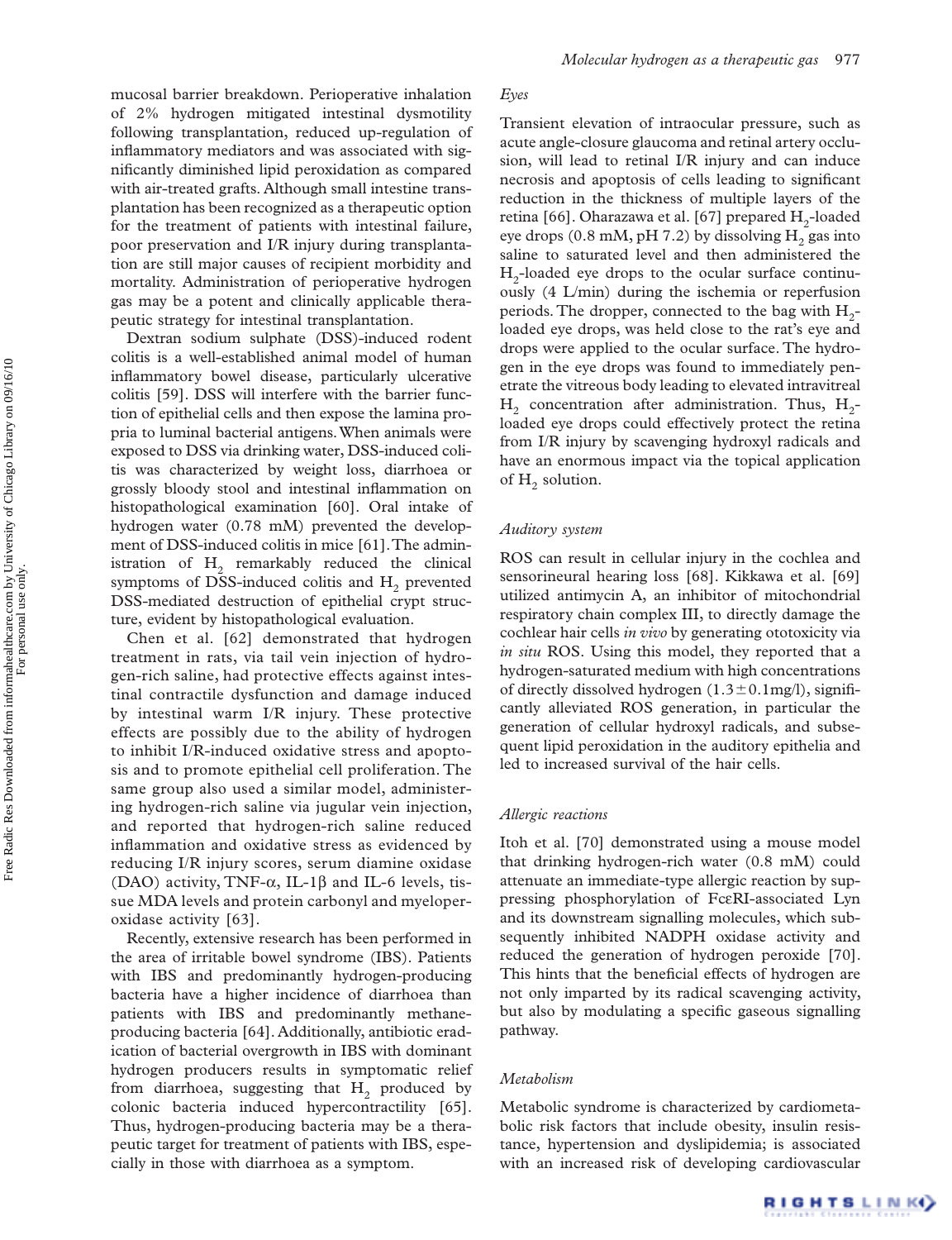disease and type II diabetes [71,72]; and remains a serious concern in the US. Recently, oxidative stress has been implicated as playing a critical role in the pathogenesis of metabolic syndrome [73,74]. There are several studies showing protective effects of hydrogen for metabolic disorders. Kajiyama et al. [12] treated patients with type-2 diabetes with hydrogendissolved in water (900 ml/day) for 8 weeks. Drinking the hydrogen water resulted in reduced levels of several biomarkers of oxidative stress, including oxidized low-density lipoprotein (LDL) cholesterol in plasma and 8-isoprostanes in urine and improved glucose metabolism in patients with type 2 diabetes. A pilot study conducted in Canada demonstrated that hydrogen-rich water produced by placing metallic magnesium into drinking water was also effective in attenuating oxidative stress in human subjects with potential metabolic syndrome [75]. Drinking hydrogen-rich water  $(0.55-0.65$  mM,  $1.5-2$  L/day) for an 8-week period resulted in a 39% increase in the antioxidant enzyme superoxide dismutase and a 43% decrease in thiobarbituric acid-reactive substances in urine. Further, subjects demonstrated an 8% increase in high-density lipoprotein (HDL)-cholesterol and a 13% decrease in total cholesterol/HDL-cholesterol from baseline to week 4. Thus, drinking hydrogenrich water represents a potentially novel therapeutic and preventive strategy for metabolic syndrome.

Acarbose, an  $\alpha$ -glucosidase inhibitor, is a pharmacological agent that specifically reduces post-prandial hyperglycaemia through retardation of disaccharide digestion, thereby reducing glucose absorption by the small intestine. Suzuki et al. [20] observed 11 healthy subjects who were treated with acarbose at a dose of 300 mg/day (100 mg three times a day) and discovered that acarbose treatment significantly increased the amount of exhaled  $H_2$  as compared with exhaled  $H_2$ levels before treatment with acarbose. Based on these observations, they proposed that this  $\alpha$ -glucosidase inhibitor may unexpectedly reduce the risk of cardiovascular disease in patients with impaired glucose tolerance or type-2 diabetes and that these benefits can be attributed, at least in part, to the ability of these drugs to neutralize oxidative stress by increasing the production of  $H_2$  in the gastrointestinal tract.

# *Infection*

Excessive production of ROS and reduced antioxidant defense systems play an important role in the pathogenesis of infection and sepsis [76]. In 2001, Gharib et al. [19] found that breathing a hydrogen atmosphere had a striking anti-inflammatory effect in mice with schistosomiasis-associated chronic liver injury as assessed by less fibrosis, improved haemodynamics, increased nitric oxide synthase II activity, increased antioxidant enzyme activity, decreased lipid peroxide levels and decreased circulating  $TNF-\alpha$  levels. Xie et al. [13], in 2009, also demonstrated that hydrogen gas treatment ameliorated polymicrobial sepsis and sepsis-associated organ damage in mice through the ability of hydrogen gas to decrease the levels of oxidative products, increase the activities of antioxidant enzymes and reduce the levels of high-mobility group box 1 (HMGB1) in serum and tissue.

# *Tumourigenesis*

A growing number of studies have found that human tumour cells can produce more ROS than nontransformed cell lines, which imparts cancers with the potential to increase cell proliferation, DNA synthesis, angiogenesis, invasion and distal metastasis [78-80]. In 1975, Dole et al. [81] noted that hyperbaric hydrogen therapy could reduce the size of skin tumours in hairless albino mice with squamous cell carcinoma. They treated the mice in a chamber with a mixture of 2.5% oxygen and 97.5% hydrogen at a pressure of 8 atmospheres for 2 weeks and observed that tumours in the mice had turned black, dropped off, shrunk and even disappeared in the hydrogen therapy group when compared with the control group. Saitoh et al. [82] reported that platinum nanocolloid-supplemented hydrogen-rich water, through its antioxidant activity, exerted a quicker antioxidant action and preferentially inhibited the clonal growth of human tongue carcinoma cells as compared with normal cells.

#### *Radioprotective effects*

Although radiation therapy is widely applied clinically as a curative or adjuvant treatment for certain types of cancer, exposure to ionizing radiation can produce severe endothelial cell injury and apoptosis in the gastrointestinal tract and haematopoietic system [83]. Qian et al. [84] reported that treating cells with hydrogen-rich cultured media before irradiation could significantly inhibit ionizing irradiation-induced human lymphocyte (AHH-1) cell apoptosis and increase cell viability *in vitro*. Intraperitoneal injection of hydrogen-rich saline before radiation in a mouse model also protected the gastrointestinal endothelia from radiation-induced injury, decreased plasma MDA and intestinal 8-8-hydroxydeoxyguanosine levels and increased plasma levels of endogenous antioxidant enzymes including superoxide dismutase and glutathione-S-transferase.

Acute radiation syndrome is caused by damage to organ tissue by excessive exposure to ionizing radiation. It is generally accepted that ionizing radiation interacts with water molecules in the body and produces a variety of active free radicals, more than half of which are hydroxyl radicals capable of ionizing radiation-induced cellular damage [85]. Because hydrogen gas has the ability to selective scavenge hydroxyl radicals, Liu et al. [86] proposed that hydrogen gas,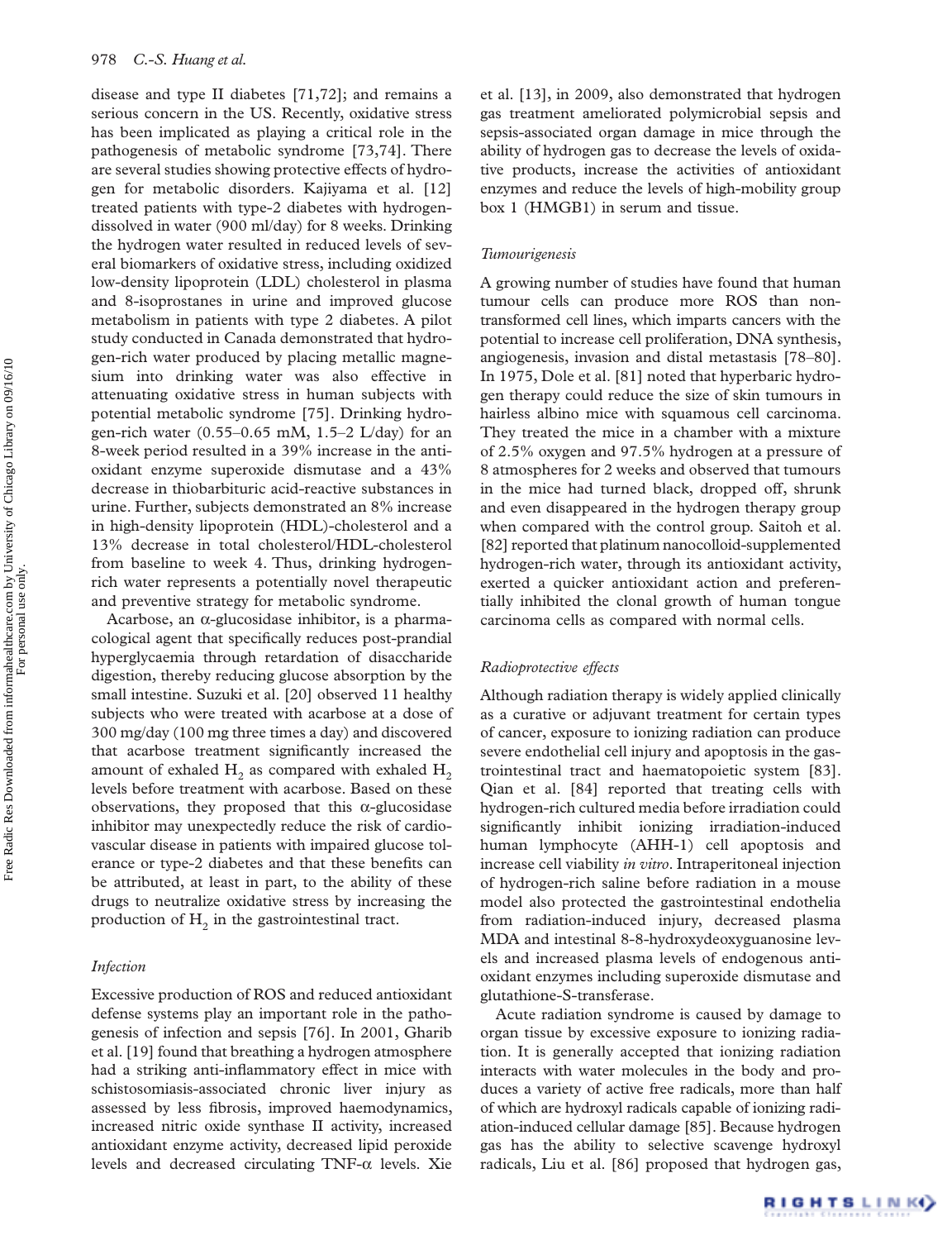especially in the form of hydrogen water, may have a promising, critical role as a novel radioprotectant in the preventive medicine.

#### **Adverse effects of hydrogen therapy**

To provide evidence of the safety of hydrogen dissolved in water  $(0.45-0.57$  mM), Saitoh et al. [87] assessed the possible adverse effects of hydrogen dissolved in water included the mutagenicity, genotoxicity *in vivo* and subchronic oral toxicity in a rat model (20 ml/kg/day for 28 days via intragastric infusion). There were a few statistically significant changes in hematology (e.g. basophil ratio in female rats) and clinical chemistry parameters (e.g. decreased aspartate aminotransferase and decreased alanine aminotransferase in male rats). However, these changes were not considered biologically significant because the differences were negligible, occurred only in one sex and occurred within the normal clinical ranges. A significant increase in the absolute weight of the spleen was observed in the females in the hydrogen water group, but the weight ratio of the spleen to the body was not changed and no significant changes were found in either necropsy or histopathological examination.

In humans, similar clinical chemistry parameters were observed including decreases in aspartate aminotransferase and alanine aminotransferase and increases in gamma-glutamyl transferase and total bilirubin in the group receiving hydrogen-supplemented drinking water. All of these parameters remained within an acceptable clinical range. In addition, six adverse events, experienced by four people (20.0%), were assessed by the investigator as having a possible relationship to hydrogen exposure. These adverse events included loose stools (in three of 20 people), increase in frequency of bowel movement (in one person), heartburn (in one person) and headache (in one person) [75].

#### **Future directions**

The concept of using hydrogen gas for therapeutic purposes is a new field of investigation. Therefore, there is very limited information on the pathways and processes regulated *in vivo* by the hydrogen molecule. Given the previously reported data, the beneficial effects of hydrogen are undoubtedly due, in part, to its radical scavenging properties, although the direct free radical-scavenging activities of hydrogen should be more thoroughly investigated by additional studies. However, scavenging properties are unlikely to be the only explanation and undefined biological mechanisms of hydrogen as a signalling molecule may be involved. Future studies are needed to elucidate the detailed mechanisms of hydrogen as a biological molecule. Based on the results of basic research, appropriately designed, large-scale and prospective clinical studies are warranted to optimize dose, timing and delivery methods. In addition, a more comprehensive understanding of the pharmacokinetics, biology and toxicity of hydrogen will certainly help us to harness the protective potential of hydrogen gas prior to clinical application.

#### **Summary**

Hydrogen treatment is a promising potential therapeutic option for treatment of a variety of diseases. Gas inhalation as disease therapy has received recent interest and the list of therapeutic gases continues to grow. Although further investigations are required, hydrogen may have a huge impact as a novel and innovative therapeutic tools for unmet medical needs that currently cause considerable health burdens.

# **Acknowledgement**

We thank Dr Shannon L. Wyszomierski for editing the manuscript.

*Declaration of interest:* The authors report no conflicts of interest. The authors alone are responsible for the content and writing of the paper.

#### **References**

- [1] Ohsawa I, Ishikawa M, Takahashi K, Watanabe M, Nishimaki K, Yamagata K, Katsura K, Katayama Y, Asoh S, Ohta S. Hydrogen acts as a therapeutic antioxidant by selectively reducing cytotoxic oxygen radicals. Nat Med 2007;13: 688 – 694.
- [\[2\] Strocchi A, Levitt MD. Maintaining intestinal H2 balance:](https://www.researchgate.net/publication/21603281_Maintaining_intestinal_H2_balance_Credit_the_colonic_bacteria?el=1_x_8&enrichId=rgreq-af08f6df-b514-460f-b253-7f689bb4e3a8&enrichSource=Y292ZXJQYWdlOzQ2MTQ3MTI3O0FTOjk5MTY5NzcxNDU4NTc4QDE0MDA2NTUzMjYxNTc=) [credit the colonic bacteria. Gastroenterology 1992;102:](https://www.researchgate.net/publication/21603281_Maintaining_intestinal_H2_balance_Credit_the_colonic_bacteria?el=1_x_8&enrichId=rgreq-af08f6df-b514-460f-b253-7f689bb4e3a8&enrichSource=Y292ZXJQYWdlOzQ2MTQ3MTI3O0FTOjk5MTY5NzcxNDU4NTc4QDE0MDA2NTUzMjYxNTc=) [1424 – 1426.](https://www.researchgate.net/publication/21603281_Maintaining_intestinal_H2_balance_Credit_the_colonic_bacteria?el=1_x_8&enrichId=rgreq-af08f6df-b514-460f-b253-7f689bb4e3a8&enrichSource=Y292ZXJQYWdlOzQ2MTQ3MTI3O0FTOjk5MTY5NzcxNDU4NTc4QDE0MDA2NTUzMjYxNTc=)
- [\[3\] Levitt MD, Bond JH, Jr. Volume, composition, and source of](https://www.researchgate.net/publication/51276660_Volume_composition_and_source_of_intestinal_gas?el=1_x_8&enrichId=rgreq-af08f6df-b514-460f-b253-7f689bb4e3a8&enrichSource=Y292ZXJQYWdlOzQ2MTQ3MTI3O0FTOjk5MTY5NzcxNDU4NTc4QDE0MDA2NTUzMjYxNTc=)  intestinal gas. Gastroenterology 1970;59:921-929.
- [\[4\] Schneider AR, Jepp K, Murczynski L, Biniek U, Stein J. The](https://www.researchgate.net/publication/6112079_The_inulin_hydrogen_breath_test_accurately_reflects_orocaecal_transit_time?el=1_x_8&enrichId=rgreq-af08f6df-b514-460f-b253-7f689bb4e3a8&enrichSource=Y292ZXJQYWdlOzQ2MTQ3MTI3O0FTOjk5MTY5NzcxNDU4NTc4QDE0MDA2NTUzMjYxNTc=) inulin hydrogen breath test accurately reflects orocaecal transit time. Eur J Clin Invest 2007;37:802-807.
- [\[5\] Di Camillo M, Marinaro V, Argnani F, Foglietta T, Vernia P.](https://www.researchgate.net/publication/7169930_Hydrogen_Breath_Test_for_Diagnosis_of_Lactose_Malabsorption_The_Importance_of_Timing_and_the_Number_of_Breath_Samples?el=1_x_8&enrichId=rgreq-af08f6df-b514-460f-b253-7f689bb4e3a8&enrichSource=Y292ZXJQYWdlOzQ2MTQ3MTI3O0FTOjk5MTY5NzcxNDU4NTc4QDE0MDA2NTUzMjYxNTc=) [Hydrogen breath test for diagnosis of lactose malabsorption:](https://www.researchgate.net/publication/7169930_Hydrogen_Breath_Test_for_Diagnosis_of_Lactose_Malabsorption_The_Importance_of_Timing_and_the_Number_of_Breath_Samples?el=1_x_8&enrichId=rgreq-af08f6df-b514-460f-b253-7f689bb4e3a8&enrichSource=Y292ZXJQYWdlOzQ2MTQ3MTI3O0FTOjk5MTY5NzcxNDU4NTc4QDE0MDA2NTUzMjYxNTc=) [the importance of timing and the number of breath samples.](https://www.researchgate.net/publication/7169930_Hydrogen_Breath_Test_for_Diagnosis_of_Lactose_Malabsorption_The_Importance_of_Timing_and_the_Number_of_Breath_Samples?el=1_x_8&enrichId=rgreq-af08f6df-b514-460f-b253-7f689bb4e3a8&enrichSource=Y292ZXJQYWdlOzQ2MTQ3MTI3O0FTOjk5MTY5NzcxNDU4NTc4QDE0MDA2NTUzMjYxNTc=) Can J Gastroenterol 2006;20:265-268.
- [6] Lembcke B, Honig M, Caspary WF. Different actions of neomychin and metronidazole on breath hydrogen (H2) exhalation. Z Gastroenterol 1980;18:155-160.
- [\[7\] Sahakian AB, Jee SR, Pimentel M. Methane and the gastroin](https://www.researchgate.net/publication/38012950_Methane_and_the_Gastrointestinal_Tract?el=1_x_8&enrichId=rgreq-af08f6df-b514-460f-b253-7f689bb4e3a8&enrichSource=Y292ZXJQYWdlOzQ2MTQ3MTI3O0FTOjk5MTY5NzcxNDU4NTc4QDE0MDA2NTUzMjYxNTc=)[testinal tract. Dig Dis Sci 2009;\[Epub ahead of print\].](https://www.researchgate.net/publication/38012950_Methane_and_the_Gastrointestinal_Tract?el=1_x_8&enrichId=rgreq-af08f6df-b514-460f-b253-7f689bb4e3a8&enrichSource=Y292ZXJQYWdlOzQ2MTQ3MTI3O0FTOjk5MTY5NzcxNDU4NTc4QDE0MDA2NTUzMjYxNTc=)
- [\[8\] Thauer RK, Jungermann K, Decker K. Energy conservation](https://www.researchgate.net/publication/22293924_Energy-Conservation_in_Chemotropic_Anaerobic_Bacteria?el=1_x_8&enrichId=rgreq-af08f6df-b514-460f-b253-7f689bb4e3a8&enrichSource=Y292ZXJQYWdlOzQ2MTQ3MTI3O0FTOjk5MTY5NzcxNDU4NTc4QDE0MDA2NTUzMjYxNTc=) [in chemotrophic anaerobic bacteria. Bacteriol Rev 1977;41:](https://www.researchgate.net/publication/22293924_Energy-Conservation_in_Chemotropic_Anaerobic_Bacteria?el=1_x_8&enrichId=rgreq-af08f6df-b514-460f-b253-7f689bb4e3a8&enrichSource=Y292ZXJQYWdlOzQ2MTQ3MTI3O0FTOjk5MTY5NzcxNDU4NTc4QDE0MDA2NTUzMjYxNTc=)  $100 - 180.$
- [9] Blaut M. Metabolism of methanogens. Antonie Van Leeuwenhoek 1994:66:187-208.
- [\[10\] Nakao A, Sugimoto R, Billiar TR, McCurry KR. Therapeutic](https://www.researchgate.net/publication/23957367_Therapeutic_Antioxidant_Medical_Gas?el=1_x_8&enrichId=rgreq-af08f6df-b514-460f-b253-7f689bb4e3a8&enrichSource=Y292ZXJQYWdlOzQ2MTQ3MTI3O0FTOjk5MTY5NzcxNDU4NTc4QDE0MDA2NTUzMjYxNTc=) [antioxidant medical gas. J Clin Biochem Nutr 2009;44:](https://www.researchgate.net/publication/23957367_Therapeutic_Antioxidant_Medical_Gas?el=1_x_8&enrichId=rgreq-af08f6df-b514-460f-b253-7f689bb4e3a8&enrichSource=Y292ZXJQYWdlOzQ2MTQ3MTI3O0FTOjk5MTY5NzcxNDU4NTc4QDE0MDA2NTUzMjYxNTc=)  $1 - 13$ .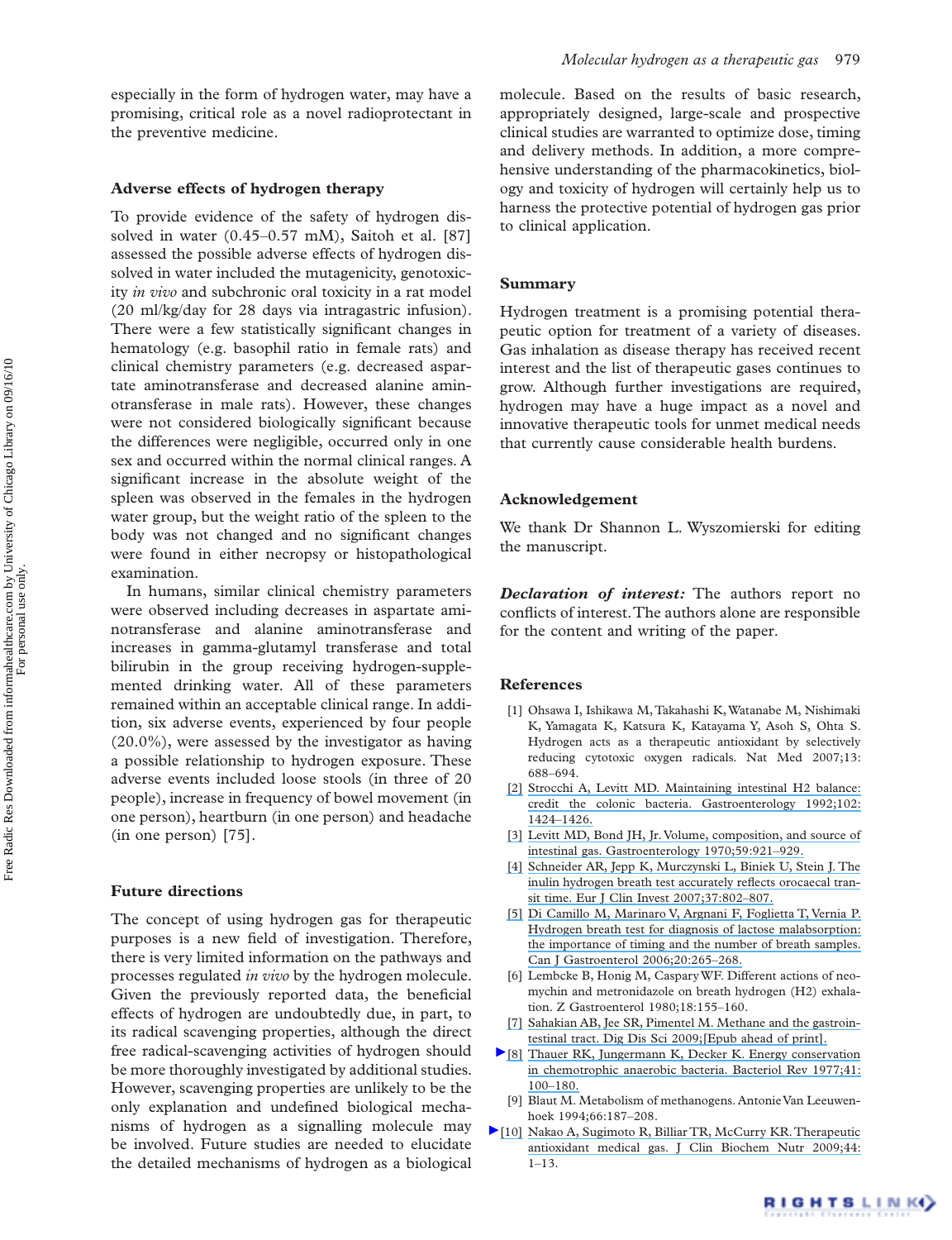- [\[11\]](https://www.researchgate.net/publication/40812674_Hydrogen_Another_gas_with_therapeutic_potential?el=1_x_8&enrichId=rgreq-af08f6df-b514-460f-b253-7f689bb4e3a8&enrichSource=Y292ZXJQYWdlOzQ2MTQ3MTI3O0FTOjk5MTY5NzcxNDU4NTc4QDE0MDA2NTUzMjYxNTc=) [George JF, Agarwal A. Hydrogen: another gas with therapeu](https://www.researchgate.net/publication/40812674_Hydrogen_Another_gas_with_therapeutic_potential?el=1_x_8&enrichId=rgreq-af08f6df-b514-460f-b253-7f689bb4e3a8&enrichSource=Y292ZXJQYWdlOzQ2MTQ3MTI3O0FTOjk5MTY5NzcxNDU4NTc4QDE0MDA2NTUzMjYxNTc=)tic potential. Kidney Int 2010;77:85-87.
- [\[12\]](https://www.researchgate.net/publication/23664206_Supplementation_of_hydrogen-rich_water_improves_lipid_and_glucose_metabolism_in_patients_with_type_2_diabetes_or_impaired_glucose_tolerance_Nutrition_Research_283_137-143?el=1_x_8&enrichId=rgreq-af08f6df-b514-460f-b253-7f689bb4e3a8&enrichSource=Y292ZXJQYWdlOzQ2MTQ3MTI3O0FTOjk5MTY5NzcxNDU4NTc4QDE0MDA2NTUzMjYxNTc=) [Kajiyama S, Hasegawa G, Asano M, Hosoda H, Fukui M,](https://www.researchgate.net/publication/23664206_Supplementation_of_hydrogen-rich_water_improves_lipid_and_glucose_metabolism_in_patients_with_type_2_diabetes_or_impaired_glucose_tolerance_Nutrition_Research_283_137-143?el=1_x_8&enrichId=rgreq-af08f6df-b514-460f-b253-7f689bb4e3a8&enrichSource=Y292ZXJQYWdlOzQ2MTQ3MTI3O0FTOjk5MTY5NzcxNDU4NTc4QDE0MDA2NTUzMjYxNTc=)  [Nakamura N, Kitawaki J, Imai S, Nakano K, Ohta M,](https://www.researchgate.net/publication/23664206_Supplementation_of_hydrogen-rich_water_improves_lipid_and_glucose_metabolism_in_patients_with_type_2_diabetes_or_impaired_glucose_tolerance_Nutrition_Research_283_137-143?el=1_x_8&enrichId=rgreq-af08f6df-b514-460f-b253-7f689bb4e3a8&enrichSource=Y292ZXJQYWdlOzQ2MTQ3MTI3O0FTOjk5MTY5NzcxNDU4NTc4QDE0MDA2NTUzMjYxNTc=)  [Adachi T, Obayashi H, Yoshikawa T. Supplementation of](https://www.researchgate.net/publication/23664206_Supplementation_of_hydrogen-rich_water_improves_lipid_and_glucose_metabolism_in_patients_with_type_2_diabetes_or_impaired_glucose_tolerance_Nutrition_Research_283_137-143?el=1_x_8&enrichId=rgreq-af08f6df-b514-460f-b253-7f689bb4e3a8&enrichSource=Y292ZXJQYWdlOzQ2MTQ3MTI3O0FTOjk5MTY5NzcxNDU4NTc4QDE0MDA2NTUzMjYxNTc=) [hydrogen-rich water improves lipid and glucose metabolism](https://www.researchgate.net/publication/23664206_Supplementation_of_hydrogen-rich_water_improves_lipid_and_glucose_metabolism_in_patients_with_type_2_diabetes_or_impaired_glucose_tolerance_Nutrition_Research_283_137-143?el=1_x_8&enrichId=rgreq-af08f6df-b514-460f-b253-7f689bb4e3a8&enrichSource=Y292ZXJQYWdlOzQ2MTQ3MTI3O0FTOjk5MTY5NzcxNDU4NTc4QDE0MDA2NTUzMjYxNTc=) [in patients with type 2 diabetes or impaired glucose tolerance.](https://www.researchgate.net/publication/23664206_Supplementation_of_hydrogen-rich_water_improves_lipid_and_glucose_metabolism_in_patients_with_type_2_diabetes_or_impaired_glucose_tolerance_Nutrition_Research_283_137-143?el=1_x_8&enrichId=rgreq-af08f6df-b514-460f-b253-7f689bb4e3a8&enrichSource=Y292ZXJQYWdlOzQ2MTQ3MTI3O0FTOjk5MTY5NzcxNDU4NTc4QDE0MDA2NTUzMjYxNTc=)  Nutr Res 2008;28:137-143.
- [\[13\]](https://www.researchgate.net/publication/40483861_Protective_effects_of_hydrogen_gas_on_murine_polymicrobial_sepsis_via_reducing_oxidative_stress_and_HMGB1_release?el=1_x_8&enrichId=rgreq-af08f6df-b514-460f-b253-7f689bb4e3a8&enrichSource=Y292ZXJQYWdlOzQ2MTQ3MTI3O0FTOjk5MTY5NzcxNDU4NTc4QDE0MDA2NTUzMjYxNTc=) [Xie K, Yu Y, Pei Y, Hou L, Chen S, Xiong L, Wang G. Protec](https://www.researchgate.net/publication/40483861_Protective_effects_of_hydrogen_gas_on_murine_polymicrobial_sepsis_via_reducing_oxidative_stress_and_HMGB1_release?el=1_x_8&enrichId=rgreq-af08f6df-b514-460f-b253-7f689bb4e3a8&enrichSource=Y292ZXJQYWdlOzQ2MTQ3MTI3O0FTOjk5MTY5NzcxNDU4NTc4QDE0MDA2NTUzMjYxNTc=)[tive effects of hydrogen gas on murine polymicrobial sepsis](https://www.researchgate.net/publication/40483861_Protective_effects_of_hydrogen_gas_on_murine_polymicrobial_sepsis_via_reducing_oxidative_stress_and_HMGB1_release?el=1_x_8&enrichId=rgreq-af08f6df-b514-460f-b253-7f689bb4e3a8&enrichSource=Y292ZXJQYWdlOzQ2MTQ3MTI3O0FTOjk5MTY5NzcxNDU4NTc4QDE0MDA2NTUzMjYxNTc=) [via reducing oxidative stress and HMGB1 release. Shock](https://www.researchgate.net/publication/40483861_Protective_effects_of_hydrogen_gas_on_murine_polymicrobial_sepsis_via_reducing_oxidative_stress_and_HMGB1_release?el=1_x_8&enrichId=rgreq-af08f6df-b514-460f-b253-7f689bb4e3a8&enrichSource=Y292ZXJQYWdlOzQ2MTQ3MTI3O0FTOjk5MTY5NzcxNDU4NTc4QDE0MDA2NTUzMjYxNTc=) [2010;34:90–97.](https://www.researchgate.net/publication/40483861_Protective_effects_of_hydrogen_gas_on_murine_polymicrobial_sepsis_via_reducing_oxidative_stress_and_HMGB1_release?el=1_x_8&enrichId=rgreq-af08f6df-b514-460f-b253-7f689bb4e3a8&enrichSource=Y292ZXJQYWdlOzQ2MTQ3MTI3O0FTOjk5MTY5NzcxNDU4NTc4QDE0MDA2NTUzMjYxNTc=)
- [\[14\]](https://www.researchgate.net/publication/216015774_Hydrogen-rich_saline_protects_myocardium_against_ischemiareperfusion_injury_in_rats?el=1_x_8&enrichId=rgreq-af08f6df-b514-460f-b253-7f689bb4e3a8&enrichSource=Y292ZXJQYWdlOzQ2MTQ3MTI3O0FTOjk5MTY5NzcxNDU4NTc4QDE0MDA2NTUzMjYxNTc=) [Sun Q, Kang Z, Cai J, Liu W, Liu Y, Zhang JH, Denoble PJ,](https://www.researchgate.net/publication/216015774_Hydrogen-rich_saline_protects_myocardium_against_ischemiareperfusion_injury_in_rats?el=1_x_8&enrichId=rgreq-af08f6df-b514-460f-b253-7f689bb4e3a8&enrichSource=Y292ZXJQYWdlOzQ2MTQ3MTI3O0FTOjk5MTY5NzcxNDU4NTc4QDE0MDA2NTUzMjYxNTc=)  [Tao H, Sun X. Hydrogen-rich saline protects myocardium](https://www.researchgate.net/publication/216015774_Hydrogen-rich_saline_protects_myocardium_against_ischemiareperfusion_injury_in_rats?el=1_x_8&enrichId=rgreq-af08f6df-b514-460f-b253-7f689bb4e3a8&enrichSource=Y292ZXJQYWdlOzQ2MTQ3MTI3O0FTOjk5MTY5NzcxNDU4NTc4QDE0MDA2NTUzMjYxNTc=) [against ischemia/reperfusion injury in rats. Exp Biol Med](https://www.researchgate.net/publication/216015774_Hydrogen-rich_saline_protects_myocardium_against_ischemiareperfusion_injury_in_rats?el=1_x_8&enrichId=rgreq-af08f6df-b514-460f-b253-7f689bb4e3a8&enrichSource=Y292ZXJQYWdlOzQ2MTQ3MTI3O0FTOjk5MTY5NzcxNDU4NTc4QDE0MDA2NTUzMjYxNTc=) (Maywood) 2009;234:1212-1219.
- [15] Mao YF, Zheng XF, Cai JM, You XM, Deng XM, Zhang JH, [Jiang L, Sun XJ. Hydrogen-rich saline reduces lung injury](https://www.researchgate.net/publication/216015652_Hydrogen-rich_saline_reduces_lung_injury_induced_by_intestinal_ischemiareperfusion_in_rats?el=1_x_8&enrichId=rgreq-af08f6df-b514-460f-b253-7f689bb4e3a8&enrichSource=Y292ZXJQYWdlOzQ2MTQ3MTI3O0FTOjk5MTY5NzcxNDU4NTc4QDE0MDA2NTUzMjYxNTc=) [induced by intestinal ischemia/reperfusion in rats. Biochem](https://www.researchgate.net/publication/216015652_Hydrogen-rich_saline_reduces_lung_injury_induced_by_intestinal_ischemiareperfusion_in_rats?el=1_x_8&enrichId=rgreq-af08f6df-b514-460f-b253-7f689bb4e3a8&enrichSource=Y292ZXJQYWdlOzQ2MTQ3MTI3O0FTOjk5MTY5NzcxNDU4NTc4QDE0MDA2NTUzMjYxNTc=) Biophys Res Commun 2009;381:602-605.
- [16] Chen XL, Zhang Q, Zhao R, Medford RM. Superoxide, H2O2, and iron are required for TNF-alpha-induced MCP-1 gene expression in endothelial cells: role of Rac1 and NADPH oxidase. Am J Physiol Heart Circ Physiol 2004;286: 1001-1007.
- [\[17\]](https://www.researchgate.net/publication/15670660_Pinsky_DJ_et_al_The_nitric_oxidecyclic_GMP_pathway_in_organ_transplantation_critical_role_in_successful_lung_preservation_Proc_Natl_Acad_Sci_USA_91_12086-12090?el=1_x_8&enrichId=rgreq-af08f6df-b514-460f-b253-7f689bb4e3a8&enrichSource=Y292ZXJQYWdlOzQ2MTQ3MTI3O0FTOjk5MTY5NzcxNDU4NTc4QDE0MDA2NTUzMjYxNTc=) [Pinsky DJ, Naka Y, Chowdhury NC, Liao H, Oz MC,](https://www.researchgate.net/publication/15670660_Pinsky_DJ_et_al_The_nitric_oxidecyclic_GMP_pathway_in_organ_transplantation_critical_role_in_successful_lung_preservation_Proc_Natl_Acad_Sci_USA_91_12086-12090?el=1_x_8&enrichId=rgreq-af08f6df-b514-460f-b253-7f689bb4e3a8&enrichSource=Y292ZXJQYWdlOzQ2MTQ3MTI3O0FTOjk5MTY5NzcxNDU4NTc4QDE0MDA2NTUzMjYxNTc=)  [Michler RE, Kubaszewski E, Malinski T, Stern DM. The](https://www.researchgate.net/publication/15670660_Pinsky_DJ_et_al_The_nitric_oxidecyclic_GMP_pathway_in_organ_transplantation_critical_role_in_successful_lung_preservation_Proc_Natl_Acad_Sci_USA_91_12086-12090?el=1_x_8&enrichId=rgreq-af08f6df-b514-460f-b253-7f689bb4e3a8&enrichSource=Y292ZXJQYWdlOzQ2MTQ3MTI3O0FTOjk5MTY5NzcxNDU4NTc4QDE0MDA2NTUzMjYxNTc=) [nitric oxide/cyclic GMP pathway in organ transplantation:](https://www.researchgate.net/publication/15670660_Pinsky_DJ_et_al_The_nitric_oxidecyclic_GMP_pathway_in_organ_transplantation_critical_role_in_successful_lung_preservation_Proc_Natl_Acad_Sci_USA_91_12086-12090?el=1_x_8&enrichId=rgreq-af08f6df-b514-460f-b253-7f689bb4e3a8&enrichSource=Y292ZXJQYWdlOzQ2MTQ3MTI3O0FTOjk5MTY5NzcxNDU4NTc4QDE0MDA2NTUzMjYxNTc=)  [critical role in successful lung preservation. Proc Natl Acad](https://www.researchgate.net/publication/15670660_Pinsky_DJ_et_al_The_nitric_oxidecyclic_GMP_pathway_in_organ_transplantation_critical_role_in_successful_lung_preservation_Proc_Natl_Acad_Sci_USA_91_12086-12090?el=1_x_8&enrichId=rgreq-af08f6df-b514-460f-b253-7f689bb4e3a8&enrichSource=Y292ZXJQYWdlOzQ2MTQ3MTI3O0FTOjk5MTY5NzcxNDU4NTc4QDE0MDA2NTUzMjYxNTc=) Sci USA 1994;91:12086-12090.
- [\[18\]](https://www.researchgate.net/publication/40784916_Amelioration_of_rat_cardiac_cold_ischemiareperfusion_injury_with_inhaled_hydrogen_or_carbon_monoxide_or_both?el=1_x_8&enrichId=rgreq-af08f6df-b514-460f-b253-7f689bb4e3a8&enrichSource=Y292ZXJQYWdlOzQ2MTQ3MTI3O0FTOjk5MTY5NzcxNDU4NTc4QDE0MDA2NTUzMjYxNTc=) [Nakao A, Kaczorowski DJ, Wang Y, Cardinal JS, Buchholz](https://www.researchgate.net/publication/40784916_Amelioration_of_rat_cardiac_cold_ischemiareperfusion_injury_with_inhaled_hydrogen_or_carbon_monoxide_or_both?el=1_x_8&enrichId=rgreq-af08f6df-b514-460f-b253-7f689bb4e3a8&enrichSource=Y292ZXJQYWdlOzQ2MTQ3MTI3O0FTOjk5MTY5NzcxNDU4NTc4QDE0MDA2NTUzMjYxNTc=) [BM, Sugimoto R, Tobita K, Lee S, Toyoda Y, Billiar TR,](https://www.researchgate.net/publication/40784916_Amelioration_of_rat_cardiac_cold_ischemiareperfusion_injury_with_inhaled_hydrogen_or_carbon_monoxide_or_both?el=1_x_8&enrichId=rgreq-af08f6df-b514-460f-b253-7f689bb4e3a8&enrichSource=Y292ZXJQYWdlOzQ2MTQ3MTI3O0FTOjk5MTY5NzcxNDU4NTc4QDE0MDA2NTUzMjYxNTc=)  [McCurry KR. Amelioration of rat cardiac cold ischemia/](https://www.researchgate.net/publication/40784916_Amelioration_of_rat_cardiac_cold_ischemiareperfusion_injury_with_inhaled_hydrogen_or_carbon_monoxide_or_both?el=1_x_8&enrichId=rgreq-af08f6df-b514-460f-b253-7f689bb4e3a8&enrichSource=Y292ZXJQYWdlOzQ2MTQ3MTI3O0FTOjk5MTY5NzcxNDU4NTc4QDE0MDA2NTUzMjYxNTc=) [reperfusion injury with inhaled hydrogen or carbon monox](https://www.researchgate.net/publication/40784916_Amelioration_of_rat_cardiac_cold_ischemiareperfusion_injury_with_inhaled_hydrogen_or_carbon_monoxide_or_both?el=1_x_8&enrichId=rgreq-af08f6df-b514-460f-b253-7f689bb4e3a8&enrichSource=Y292ZXJQYWdlOzQ2MTQ3MTI3O0FTOjk5MTY5NzcxNDU4NTc4QDE0MDA2NTUzMjYxNTc=)[ide, or both. J Heart Lung Transplant 2010;29:544–553.](https://www.researchgate.net/publication/40784916_Amelioration_of_rat_cardiac_cold_ischemiareperfusion_injury_with_inhaled_hydrogen_or_carbon_monoxide_or_both?el=1_x_8&enrichId=rgreq-af08f6df-b514-460f-b253-7f689bb4e3a8&enrichSource=Y292ZXJQYWdlOzQ2MTQ3MTI3O0FTOjk5MTY5NzcxNDU4NTc4QDE0MDA2NTUzMjYxNTc=)
- [19] Gharib B, Hanna S, Abdallahi OM, Lepidi H, Gardette B, De Reggi M. Anti-inflammatory properties of molecular hydrogen: investigation on parasite-induced liver inflammation. C R Acad Sci III 2001;324:719-724.
- [\[20\]](https://www.researchgate.net/publication/26275190_Are_the_effects_of_a-glucosidase_inhibitors_on_cardiovascular_events_related_to_elevated_levels_of_hydrogen_gas_in_the_gastrointestinal_tract?el=1_x_8&enrichId=rgreq-af08f6df-b514-460f-b253-7f689bb4e3a8&enrichSource=Y292ZXJQYWdlOzQ2MTQ3MTI3O0FTOjk5MTY5NzcxNDU4NTc4QDE0MDA2NTUzMjYxNTc=) [Suzuki Y, Sano M, Hayashida K, Ohsawa I, Ohta S, Fukuda](https://www.researchgate.net/publication/26275190_Are_the_effects_of_a-glucosidase_inhibitors_on_cardiovascular_events_related_to_elevated_levels_of_hydrogen_gas_in_the_gastrointestinal_tract?el=1_x_8&enrichId=rgreq-af08f6df-b514-460f-b253-7f689bb4e3a8&enrichSource=Y292ZXJQYWdlOzQ2MTQ3MTI3O0FTOjk5MTY5NzcxNDU4NTc4QDE0MDA2NTUzMjYxNTc=) [K. Are the effects of alpha-glucosidase inhibitors on cardio](https://www.researchgate.net/publication/26275190_Are_the_effects_of_a-glucosidase_inhibitors_on_cardiovascular_events_related_to_elevated_levels_of_hydrogen_gas_in_the_gastrointestinal_tract?el=1_x_8&enrichId=rgreq-af08f6df-b514-460f-b253-7f689bb4e3a8&enrichSource=Y292ZXJQYWdlOzQ2MTQ3MTI3O0FTOjk5MTY5NzcxNDU4NTc4QDE0MDA2NTUzMjYxNTc=)[vascular events related to elevated levels of hydrogen gas in](https://www.researchgate.net/publication/26275190_Are_the_effects_of_a-glucosidase_inhibitors_on_cardiovascular_events_related_to_elevated_levels_of_hydrogen_gas_in_the_gastrointestinal_tract?el=1_x_8&enrichId=rgreq-af08f6df-b514-460f-b253-7f689bb4e3a8&enrichSource=Y292ZXJQYWdlOzQ2MTQ3MTI3O0FTOjk5MTY5NzcxNDU4NTc4QDE0MDA2NTUzMjYxNTc=) the gastrointestinal tract? FEBS Lett 2009;583:2157-2159.
- [21] Abraini JH, Gardette-Chauffour MC, Martinez E, Rostain JC, Lemaire C. Psychophysiological reactions in humans during an open sea dive to 500 m with a hydrogen-helium-oxygen mixture. J Appl Physiol 1994;76:1113-1118.
- [\[22\]](https://www.researchgate.net/publication/228771552_Oral_administration_of_hydrogen_water_prevents_chronic_allograft_nephropathy_in_rat_renal_transplantation?el=1_x_8&enrichId=rgreq-af08f6df-b514-460f-b253-7f689bb4e3a8&enrichSource=Y292ZXJQYWdlOzQ2MTQ3MTI3O0FTOjk5MTY5NzcxNDU4NTc4QDE0MDA2NTUzMjYxNTc=) [Cardinal JS, Zhan J, Wang Y, Sugimoto R, Tsung A, McCurry](https://www.researchgate.net/publication/228771552_Oral_administration_of_hydrogen_water_prevents_chronic_allograft_nephropathy_in_rat_renal_transplantation?el=1_x_8&enrichId=rgreq-af08f6df-b514-460f-b253-7f689bb4e3a8&enrichSource=Y292ZXJQYWdlOzQ2MTQ3MTI3O0FTOjk5MTY5NzcxNDU4NTc4QDE0MDA2NTUzMjYxNTc=) [KR, Billiar TR, Nakao A. Oral hydrogen water prevents](https://www.researchgate.net/publication/228771552_Oral_administration_of_hydrogen_water_prevents_chronic_allograft_nephropathy_in_rat_renal_transplantation?el=1_x_8&enrichId=rgreq-af08f6df-b514-460f-b253-7f689bb4e3a8&enrichSource=Y292ZXJQYWdlOzQ2MTQ3MTI3O0FTOjk5MTY5NzcxNDU4NTc4QDE0MDA2NTUzMjYxNTc=) [chronic allograft nephropathy in rats. Kidney Int 2009;77:](https://www.researchgate.net/publication/228771552_Oral_administration_of_hydrogen_water_prevents_chronic_allograft_nephropathy_in_rat_renal_transplantation?el=1_x_8&enrichId=rgreq-af08f6df-b514-460f-b253-7f689bb4e3a8&enrichSource=Y292ZXJQYWdlOzQ2MTQ3MTI3O0FTOjk5MTY5NzcxNDU4NTc4QDE0MDA2NTUzMjYxNTc=)  $101 - 109.$
- [\[23\]](https://www.researchgate.net/publication/23792535_Molecular_hydrogen_alleviates_nephrotoxicity_induced_by_anti-cancer_drug_cisplatin_without_compromising_anti-tumor_activity_in_mice?el=1_x_8&enrichId=rgreq-af08f6df-b514-460f-b253-7f689bb4e3a8&enrichSource=Y292ZXJQYWdlOzQ2MTQ3MTI3O0FTOjk5MTY5NzcxNDU4NTc4QDE0MDA2NTUzMjYxNTc=) [Nakashima-Kamimura N, Mori T, Ohsawa I, Asoh S, Ohta S.](https://www.researchgate.net/publication/23792535_Molecular_hydrogen_alleviates_nephrotoxicity_induced_by_anti-cancer_drug_cisplatin_without_compromising_anti-tumor_activity_in_mice?el=1_x_8&enrichId=rgreq-af08f6df-b514-460f-b253-7f689bb4e3a8&enrichSource=Y292ZXJQYWdlOzQ2MTQ3MTI3O0FTOjk5MTY5NzcxNDU4NTc4QDE0MDA2NTUzMjYxNTc=)  [Molecular hydrogen alleviates nephrotoxicity induced by an](https://www.researchgate.net/publication/23792535_Molecular_hydrogen_alleviates_nephrotoxicity_induced_by_anti-cancer_drug_cisplatin_without_compromising_anti-tumor_activity_in_mice?el=1_x_8&enrichId=rgreq-af08f6df-b514-460f-b253-7f689bb4e3a8&enrichSource=Y292ZXJQYWdlOzQ2MTQ3MTI3O0FTOjk5MTY5NzcxNDU4NTc4QDE0MDA2NTUzMjYxNTc=) [anti-cancer drug cisplatin without compromising anti-tumor](https://www.researchgate.net/publication/23792535_Molecular_hydrogen_alleviates_nephrotoxicity_induced_by_anti-cancer_drug_cisplatin_without_compromising_anti-tumor_activity_in_mice?el=1_x_8&enrichId=rgreq-af08f6df-b514-460f-b253-7f689bb4e3a8&enrichSource=Y292ZXJQYWdlOzQ2MTQ3MTI3O0FTOjk5MTY5NzcxNDU4NTc4QDE0MDA2NTUzMjYxNTc=) [activity in mice. Cancer Chemother Pharmacol 2009;64:](https://www.researchgate.net/publication/23792535_Molecular_hydrogen_alleviates_nephrotoxicity_induced_by_anti-cancer_drug_cisplatin_without_compromising_anti-tumor_activity_in_mice?el=1_x_8&enrichId=rgreq-af08f6df-b514-460f-b253-7f689bb4e3a8&enrichSource=Y292ZXJQYWdlOzQ2MTQ3MTI3O0FTOjk5MTY5NzcxNDU4NTc4QDE0MDA2NTUzMjYxNTc=) [753 – 761.](https://www.researchgate.net/publication/23792535_Molecular_hydrogen_alleviates_nephrotoxicity_induced_by_anti-cancer_drug_cisplatin_without_compromising_anti-tumor_activity_in_mice?el=1_x_8&enrichId=rgreq-af08f6df-b514-460f-b253-7f689bb4e3a8&enrichSource=Y292ZXJQYWdlOzQ2MTQ3MTI3O0FTOjk5MTY5NzcxNDU4NTc4QDE0MDA2NTUzMjYxNTc=)
- [\[24\]](https://www.researchgate.net/publication/23639265_Neuroprotective_Effects_of_Hydrogen_Saline_in_Neonatal_Hypoxia-ischemia_Rat_Model?el=1_x_8&enrichId=rgreq-af08f6df-b514-460f-b253-7f689bb4e3a8&enrichSource=Y292ZXJQYWdlOzQ2MTQ3MTI3O0FTOjk5MTY5NzcxNDU4NTc4QDE0MDA2NTUzMjYxNTc=) [Cai J, Kang Z, Liu K, Liu W, Li R, Zhang JH, Luo X, Sun X.](https://www.researchgate.net/publication/23639265_Neuroprotective_Effects_of_Hydrogen_Saline_in_Neonatal_Hypoxia-ischemia_Rat_Model?el=1_x_8&enrichId=rgreq-af08f6df-b514-460f-b253-7f689bb4e3a8&enrichSource=Y292ZXJQYWdlOzQ2MTQ3MTI3O0FTOjk5MTY5NzcxNDU4NTc4QDE0MDA2NTUzMjYxNTc=)  [Neuroprotective effects of hydrogen saline in neonatal](https://www.researchgate.net/publication/23639265_Neuroprotective_Effects_of_Hydrogen_Saline_in_Neonatal_Hypoxia-ischemia_Rat_Model?el=1_x_8&enrichId=rgreq-af08f6df-b514-460f-b253-7f689bb4e3a8&enrichSource=Y292ZXJQYWdlOzQ2MTQ3MTI3O0FTOjk5MTY5NzcxNDU4NTc4QDE0MDA2NTUzMjYxNTc=) hypoxia-ischemia rat model. Brain Res 2009;1256:129-137.
- [\[25\]](https://www.researchgate.net/publication/5293761_Consumption_of_Molecular_Hydrogen_Prevents_the_Stress-Induced_Impairments_in_Hippocampus-Dependent_Learning_Tasks_during_Chronic_Physical_Restraint_in_Mice?el=1_x_8&enrichId=rgreq-af08f6df-b514-460f-b253-7f689bb4e3a8&enrichSource=Y292ZXJQYWdlOzQ2MTQ3MTI3O0FTOjk5MTY5NzcxNDU4NTc4QDE0MDA2NTUzMjYxNTc=) [Nagata K, Nakashima-Kamimura N, Mikami T, Ohsawa I,](https://www.researchgate.net/publication/5293761_Consumption_of_Molecular_Hydrogen_Prevents_the_Stress-Induced_Impairments_in_Hippocampus-Dependent_Learning_Tasks_during_Chronic_Physical_Restraint_in_Mice?el=1_x_8&enrichId=rgreq-af08f6df-b514-460f-b253-7f689bb4e3a8&enrichSource=Y292ZXJQYWdlOzQ2MTQ3MTI3O0FTOjk5MTY5NzcxNDU4NTc4QDE0MDA2NTUzMjYxNTc=)  [Ohta S. Consumption of molecular hydrogen prevents the](https://www.researchgate.net/publication/5293761_Consumption_of_Molecular_Hydrogen_Prevents_the_Stress-Induced_Impairments_in_Hippocampus-Dependent_Learning_Tasks_during_Chronic_Physical_Restraint_in_Mice?el=1_x_8&enrichId=rgreq-af08f6df-b514-460f-b253-7f689bb4e3a8&enrichSource=Y292ZXJQYWdlOzQ2MTQ3MTI3O0FTOjk5MTY5NzcxNDU4NTc4QDE0MDA2NTUzMjYxNTc=) [stress-induced impairments in hippocampus-dependent](https://www.researchgate.net/publication/5293761_Consumption_of_Molecular_Hydrogen_Prevents_the_Stress-Induced_Impairments_in_Hippocampus-Dependent_Learning_Tasks_during_Chronic_Physical_Restraint_in_Mice?el=1_x_8&enrichId=rgreq-af08f6df-b514-460f-b253-7f689bb4e3a8&enrichSource=Y292ZXJQYWdlOzQ2MTQ3MTI3O0FTOjk5MTY5NzcxNDU4NTc4QDE0MDA2NTUzMjYxNTc=) [learning tasks during chronic physical restraint in mice.](https://www.researchgate.net/publication/5293761_Consumption_of_Molecular_Hydrogen_Prevents_the_Stress-Induced_Impairments_in_Hippocampus-Dependent_Learning_Tasks_during_Chronic_Physical_Restraint_in_Mice?el=1_x_8&enrichId=rgreq-af08f6df-b514-460f-b253-7f689bb4e3a8&enrichSource=Y292ZXJQYWdlOzQ2MTQ3MTI3O0FTOjk5MTY5NzcxNDU4NTc4QDE0MDA2NTUzMjYxNTc=)  Neuropsychopharmacol 2009;34:501-508.
- [26] Nakajima W, Ishida A, Lange MS, Gabrielson KL, Wilson MA, Martin LJ, Blue ME, Johnston MV. Apoptosis has a prolonged role in the neurodegeneration after hypoxic ischemia in the newborn rat. J Neurosci 2000;20: 7994 – 8004.
- [\[27\]](https://www.researchgate.net/publication/216015624_Hydrogen_therapy_reduces_apoptosis_in_neonatal_hypoxia-ischemia_rat_model?el=1_x_8&enrichId=rgreq-af08f6df-b514-460f-b253-7f689bb4e3a8&enrichSource=Y292ZXJQYWdlOzQ2MTQ3MTI3O0FTOjk5MTY5NzcxNDU4NTc4QDE0MDA2NTUzMjYxNTc=) [Cai J, Kang Z, Liu WW, Luo X, Qiang S, Zhang JH, Ohta S,](https://www.researchgate.net/publication/216015624_Hydrogen_therapy_reduces_apoptosis_in_neonatal_hypoxia-ischemia_rat_model?el=1_x_8&enrichId=rgreq-af08f6df-b514-460f-b253-7f689bb4e3a8&enrichSource=Y292ZXJQYWdlOzQ2MTQ3MTI3O0FTOjk5MTY5NzcxNDU4NTc4QDE0MDA2NTUzMjYxNTc=)  [Sun X, Xu W, Tao H, Li R. Hydrogen therapy reduces apop](https://www.researchgate.net/publication/216015624_Hydrogen_therapy_reduces_apoptosis_in_neonatal_hypoxia-ischemia_rat_model?el=1_x_8&enrichId=rgreq-af08f6df-b514-460f-b253-7f689bb4e3a8&enrichSource=Y292ZXJQYWdlOzQ2MTQ3MTI3O0FTOjk5MTY5NzcxNDU4NTc4QDE0MDA2NTUzMjYxNTc=)[tosis in neonatal hypoxia-ischemia rat model. Neurosci Lett](https://www.researchgate.net/publication/216015624_Hydrogen_therapy_reduces_apoptosis_in_neonatal_hypoxia-ischemia_rat_model?el=1_x_8&enrichId=rgreq-af08f6df-b514-460f-b253-7f689bb4e3a8&enrichSource=Y292ZXJQYWdlOzQ2MTQ3MTI3O0FTOjk5MTY5NzcxNDU4NTc4QDE0MDA2NTUzMjYxNTc=)  $2008:441:167 - 172.$
- [\[28\]](https://www.researchgate.net/publication/23938350_Hydrogen_gas_is_ineffective_in_moderate_and_severe_neonatal_hypoxia-ischemia_rat_models?el=1_x_8&enrichId=rgreq-af08f6df-b514-460f-b253-7f689bb4e3a8&enrichSource=Y292ZXJQYWdlOzQ2MTQ3MTI3O0FTOjk5MTY5NzcxNDU4NTc4QDE0MDA2NTUzMjYxNTc=) [Matchett GA, Fathali N, Hasegawa Y, Jadhav V, Ostrowski RP,](https://www.researchgate.net/publication/23938350_Hydrogen_gas_is_ineffective_in_moderate_and_severe_neonatal_hypoxia-ischemia_rat_models?el=1_x_8&enrichId=rgreq-af08f6df-b514-460f-b253-7f689bb4e3a8&enrichSource=Y292ZXJQYWdlOzQ2MTQ3MTI3O0FTOjk5MTY5NzcxNDU4NTc4QDE0MDA2NTUzMjYxNTc=)  [Martin RD, Dorotta IR, Sun X, Zhang JH. Hydrogen gas is](https://www.researchgate.net/publication/23938350_Hydrogen_gas_is_ineffective_in_moderate_and_severe_neonatal_hypoxia-ischemia_rat_models?el=1_x_8&enrichId=rgreq-af08f6df-b514-460f-b253-7f689bb4e3a8&enrichSource=Y292ZXJQYWdlOzQ2MTQ3MTI3O0FTOjk5MTY5NzcxNDU4NTc4QDE0MDA2NTUzMjYxNTc=) [ineffective in moderate and severe neonatal hypoxia-ischemia](https://www.researchgate.net/publication/23938350_Hydrogen_gas_is_ineffective_in_moderate_and_severe_neonatal_hypoxia-ischemia_rat_models?el=1_x_8&enrichId=rgreq-af08f6df-b514-460f-b253-7f689bb4e3a8&enrichSource=Y292ZXJQYWdlOzQ2MTQ3MTI3O0FTOjk5MTY5NzcxNDU4NTc4QDE0MDA2NTUzMjYxNTc=) rat models. Brain Res 2009;1259:90-97.
- [\[29\]](https://www.researchgate.net/publication/12961700_Does_vitamin_C_act_as_pro-oxidant_under_physiological_conditions_FASEB_J?el=1_x_8&enrichId=rgreq-af08f6df-b514-460f-b253-7f689bb4e3a8&enrichSource=Y292ZXJQYWdlOzQ2MTQ3MTI3O0FTOjk5MTY5NzcxNDU4NTc4QDE0MDA2NTUzMjYxNTc=) [Carr A, Frei B. Does vitamin C act as a pro-oxidant under](https://www.researchgate.net/publication/12961700_Does_vitamin_C_act_as_pro-oxidant_under_physiological_conditions_FASEB_J?el=1_x_8&enrichId=rgreq-af08f6df-b514-460f-b253-7f689bb4e3a8&enrichSource=Y292ZXJQYWdlOzQ2MTQ3MTI3O0FTOjk5MTY5NzcxNDU4NTc4QDE0MDA2NTUzMjYxNTc=) physiological conditions? FASEB J 1999;13:1007-1024.
	- [\[30\]](https://www.researchgate.net/publication/23174439_Hydrogen-rich_pure_water_prevents_superoxide_formation_in_brain_slices_of_vitamin_C-depleted_SMP30GNL_knockout_mice_Biochem_Biophys?el=1_x_8&enrichId=rgreq-af08f6df-b514-460f-b253-7f689bb4e3a8&enrichSource=Y292ZXJQYWdlOzQ2MTQ3MTI3O0FTOjk5MTY5NzcxNDU4NTc4QDE0MDA2NTUzMjYxNTc=) [Sato Y, Kajiyama S, Amano A, Kondo Y, Sasaki T, Handa S,](https://www.researchgate.net/publication/23174439_Hydrogen-rich_pure_water_prevents_superoxide_formation_in_brain_slices_of_vitamin_C-depleted_SMP30GNL_knockout_mice_Biochem_Biophys?el=1_x_8&enrichId=rgreq-af08f6df-b514-460f-b253-7f689bb4e3a8&enrichSource=Y292ZXJQYWdlOzQ2MTQ3MTI3O0FTOjk5MTY5NzcxNDU4NTc4QDE0MDA2NTUzMjYxNTc=)  [Takahashi R, Fukui M, Hasegawa G, Nakamura N, Fujinawa](https://www.researchgate.net/publication/23174439_Hydrogen-rich_pure_water_prevents_superoxide_formation_in_brain_slices_of_vitamin_C-depleted_SMP30GNL_knockout_mice_Biochem_Biophys?el=1_x_8&enrichId=rgreq-af08f6df-b514-460f-b253-7f689bb4e3a8&enrichSource=Y292ZXJQYWdlOzQ2MTQ3MTI3O0FTOjk5MTY5NzcxNDU4NTc4QDE0MDA2NTUzMjYxNTc=) [H, Mori T, Ohta M, Obayashi H, Maruyama N, Ishigami A.](https://www.researchgate.net/publication/23174439_Hydrogen-rich_pure_water_prevents_superoxide_formation_in_brain_slices_of_vitamin_C-depleted_SMP30GNL_knockout_mice_Biochem_Biophys?el=1_x_8&enrichId=rgreq-af08f6df-b514-460f-b253-7f689bb4e3a8&enrichSource=Y292ZXJQYWdlOzQ2MTQ3MTI3O0FTOjk5MTY5NzcxNDU4NTc4QDE0MDA2NTUzMjYxNTc=)  [Hydrogen-rich pure water prevents superoxide formation in](https://www.researchgate.net/publication/23174439_Hydrogen-rich_pure_water_prevents_superoxide_formation_in_brain_slices_of_vitamin_C-depleted_SMP30GNL_knockout_mice_Biochem_Biophys?el=1_x_8&enrichId=rgreq-af08f6df-b514-460f-b253-7f689bb4e3a8&enrichSource=Y292ZXJQYWdlOzQ2MTQ3MTI3O0FTOjk5MTY5NzcxNDU4NTc4QDE0MDA2NTUzMjYxNTc=) [brain slices of vitamin C-depleted SMP30/GNL knockout](https://www.researchgate.net/publication/23174439_Hydrogen-rich_pure_water_prevents_superoxide_formation_in_brain_slices_of_vitamin_C-depleted_SMP30GNL_knockout_mice_Biochem_Biophys?el=1_x_8&enrichId=rgreq-af08f6df-b514-460f-b253-7f689bb4e3a8&enrichSource=Y292ZXJQYWdlOzQ2MTQ3MTI3O0FTOjk5MTY5NzcxNDU4NTc4QDE0MDA2NTUzMjYxNTc=) mice. Biochem Biophys Res Commun 2008;375:346-350.
	- [31] Fujita K, Seike T, Yutsudo N, Ohno M, Yamada H, Yamaguchi H, Sakumi K, Yamakawa Y, Kido MA, Takaki A, Katafuchi T, Tanaka Y, Nakabeppu Y, Noda M. Hydrogen in drinking water reduces dopaminergic neuronal loss in the 1-methyl-4-phenyl-1,2,3,6-tetrahydropyridine mouse model of Parkinson's disease. PLoS One 2009;4:e7247.
	- [\[32\]](https://www.researchgate.net/publication/24266776_Molecular_hydrogen_is_protective_against_6-hydroxydopamine-induced_nigrostriatal_degeneration_in_a_rat_model_of_Parkinson) [Fu Y, Ito M, Fujita Y, Ichihara M, Masuda A, Suzuki Y,](https://www.researchgate.net/publication/24266776_Molecular_hydrogen_is_protective_against_6-hydroxydopamine-induced_nigrostriatal_degeneration_in_a_rat_model_of_Parkinson)  [Maesawa S, Kajita Y, Hirayama M, Ohsawa I, Ohta S, Ohno](https://www.researchgate.net/publication/24266776_Molecular_hydrogen_is_protective_against_6-hydroxydopamine-induced_nigrostriatal_degeneration_in_a_rat_model_of_Parkinson) Molecular hydrogen is protective against 6-hydroxy[dopamine-induced nigrostriatal degeneration in a rat model](https://www.researchgate.net/publication/24266776_Molecular_hydrogen_is_protective_against_6-hydroxydopamine-induced_nigrostriatal_degeneration_in_a_rat_model_of_Parkinson) of Parkinson's disease. Neurosci Lett 2009;453:81-85.
	- [\[33\]](https://www.researchgate.net/publication/26765151_Oxidative_Stress_and_Hypoxia_Contribute_to_Alzheimer) [Guglielmotto M, Tamagno E, Danni O. Oxidative stress and](https://www.researchgate.net/publication/26765151_Oxidative_Stress_and_Hypoxia_Contribute_to_Alzheimer) [hypoxia contribute to Alzheimer's disease pathogenesis: two](https://www.researchgate.net/publication/26765151_Oxidative_Stress_and_Hypoxia_Contribute_to_Alzheimer) sides of the same coin. Sci World J 2009;9:781-791.
- [34] Klafki HW, Staufenbiel M, Kornhuber J, Wiltfang J. Therapeutic approaches to Alzheimer's disease. Brain 2006;129:2840-2855.
	- [\[35\]](https://www.researchgate.net/publication/41508714_Hydrogen-rich_saline_improves_memory_function_in_a_rat_model_of_amyloid-beta-induced_Alzheimer) [Li J, Wang C, Zhang JH, Cai JM, Cao YP, Sun XJ. Hydrogen](https://www.researchgate.net/publication/41508714_Hydrogen-rich_saline_improves_memory_function_in_a_rat_model_of_amyloid-beta-induced_Alzheimer)[rich saline improves memory function in a rat model of amy](https://www.researchgate.net/publication/41508714_Hydrogen-rich_saline_improves_memory_function_in_a_rat_model_of_amyloid-beta-induced_Alzheimer)[loid-beta-induced Alzheimer's disease by reduction of](https://www.researchgate.net/publication/41508714_Hydrogen-rich_saline_improves_memory_function_in_a_rat_model_of_amyloid-beta-induced_Alzheimer) [oxidative stress. Brain Res 2010;1328:152–161.](https://www.researchgate.net/publication/41508714_Hydrogen-rich_saline_improves_memory_function_in_a_rat_model_of_amyloid-beta-induced_Alzheimer)
	- [36] Chen C, Chen Q, Mao Y, Xu S, Xia C, Shi X, Zhang JH, Yuan H, Sun X. Hydrogen-rich saline protects against spinal cord injury in rats. Neurochem Res 2010; 35:1111–1118.
	- [\[37\]](https://www.researchgate.net/publication/5314522_Inhalation_of_hydrogen_gas_reduces_infarct_size_in_the_rat_model_of_myocardial_ischemia-reperfusion_injury_Biochem_Biophys_Res_Commun?el=1_x_8&enrichId=rgreq-af08f6df-b514-460f-b253-7f689bb4e3a8&enrichSource=Y292ZXJQYWdlOzQ2MTQ3MTI3O0FTOjk5MTY5NzcxNDU4NTc4QDE0MDA2NTUzMjYxNTc=) [Hayashida K, Sano M, Ohsawa I, Shinmura K, Tamaki K,](https://www.researchgate.net/publication/5314522_Inhalation_of_hydrogen_gas_reduces_infarct_size_in_the_rat_model_of_myocardial_ischemia-reperfusion_injury_Biochem_Biophys_Res_Commun?el=1_x_8&enrichId=rgreq-af08f6df-b514-460f-b253-7f689bb4e3a8&enrichSource=Y292ZXJQYWdlOzQ2MTQ3MTI3O0FTOjk5MTY5NzcxNDU4NTc4QDE0MDA2NTUzMjYxNTc=)  [Kimura K, Endo J, Katayama T, Kawamura A, Kohsaka S,](https://www.researchgate.net/publication/5314522_Inhalation_of_hydrogen_gas_reduces_infarct_size_in_the_rat_model_of_myocardial_ischemia-reperfusion_injury_Biochem_Biophys_Res_Commun?el=1_x_8&enrichId=rgreq-af08f6df-b514-460f-b253-7f689bb4e3a8&enrichSource=Y292ZXJQYWdlOzQ2MTQ3MTI3O0FTOjk5MTY5NzcxNDU4NTc4QDE0MDA2NTUzMjYxNTc=)  [Makino S, Ohta S, Ogawa S, Fukuda K. Inhalation of hydro](https://www.researchgate.net/publication/5314522_Inhalation_of_hydrogen_gas_reduces_infarct_size_in_the_rat_model_of_myocardial_ischemia-reperfusion_injury_Biochem_Biophys_Res_Commun?el=1_x_8&enrichId=rgreq-af08f6df-b514-460f-b253-7f689bb4e3a8&enrichSource=Y292ZXJQYWdlOzQ2MTQ3MTI3O0FTOjk5MTY5NzcxNDU4NTc4QDE0MDA2NTUzMjYxNTc=)[gen gas reduces infarct size in the rat model of myocardial](https://www.researchgate.net/publication/5314522_Inhalation_of_hydrogen_gas_reduces_infarct_size_in_the_rat_model_of_myocardial_ischemia-reperfusion_injury_Biochem_Biophys_Res_Commun?el=1_x_8&enrichId=rgreq-af08f6df-b514-460f-b253-7f689bb4e3a8&enrichSource=Y292ZXJQYWdlOzQ2MTQ3MTI3O0FTOjk5MTY5NzcxNDU4NTc4QDE0MDA2NTUzMjYxNTc=) [ischemia-reperfusion injury. Biochem Biophys Res Commun](https://www.researchgate.net/publication/5314522_Inhalation_of_hydrogen_gas_reduces_infarct_size_in_the_rat_model_of_myocardial_ischemia-reperfusion_injury_Biochem_Biophys_Res_Commun?el=1_x_8&enrichId=rgreq-af08f6df-b514-460f-b253-7f689bb4e3a8&enrichSource=Y292ZXJQYWdlOzQ2MTQ3MTI3O0FTOjk5MTY5NzcxNDU4NTc4QDE0MDA2NTUzMjYxNTc=) [2008;373:30 – 35.](https://www.researchgate.net/publication/5314522_Inhalation_of_hydrogen_gas_reduces_infarct_size_in_the_rat_model_of_myocardial_ischemia-reperfusion_injury_Biochem_Biophys_Res_Commun?el=1_x_8&enrichId=rgreq-af08f6df-b514-460f-b253-7f689bb4e3a8&enrichSource=Y292ZXJQYWdlOzQ2MTQ3MTI3O0FTOjk5MTY5NzcxNDU4NTc4QDE0MDA2NTUzMjYxNTc=)
	- [\[38\]](https://www.researchgate.net/publication/13873395_Cold_ischemic_injury_accelerates_the_progression_to_chronic_rejection_in_a_rat_cardiac_allograft_model?el=1_x_8&enrichId=rgreq-af08f6df-b514-460f-b253-7f689bb4e3a8&enrichSource=Y292ZXJQYWdlOzQ2MTQ3MTI3O0FTOjk5MTY5NzcxNDU4NTc4QDE0MDA2NTUzMjYxNTc=) [Knight RJ, Dikman S, Liu H, Martinelli GP. Cold ischemic](https://www.researchgate.net/publication/13873395_Cold_ischemic_injury_accelerates_the_progression_to_chronic_rejection_in_a_rat_cardiac_allograft_model?el=1_x_8&enrichId=rgreq-af08f6df-b514-460f-b253-7f689bb4e3a8&enrichSource=Y292ZXJQYWdlOzQ2MTQ3MTI3O0FTOjk5MTY5NzcxNDU4NTc4QDE0MDA2NTUzMjYxNTc=) [injury accelerates the progression to chronic rejection in a rat](https://www.researchgate.net/publication/13873395_Cold_ischemic_injury_accelerates_the_progression_to_chronic_rejection_in_a_rat_cardiac_allograft_model?el=1_x_8&enrichId=rgreq-af08f6df-b514-460f-b253-7f689bb4e3a8&enrichSource=Y292ZXJQYWdlOzQ2MTQ3MTI3O0FTOjk5MTY5NzcxNDU4NTc4QDE0MDA2NTUzMjYxNTc=) [cardiac allograft model. Transplantation 1997;64:](https://www.researchgate.net/publication/13873395_Cold_ischemic_injury_accelerates_the_progression_to_chronic_rejection_in_a_rat_cardiac_allograft_model?el=1_x_8&enrichId=rgreq-af08f6df-b514-460f-b253-7f689bb4e3a8&enrichSource=Y292ZXJQYWdlOzQ2MTQ3MTI3O0FTOjk5MTY5NzcxNDU4NTc4QDE0MDA2NTUzMjYxNTc=) [1102 – 1107.](https://www.researchgate.net/publication/13873395_Cold_ischemic_injury_accelerates_the_progression_to_chronic_rejection_in_a_rat_cardiac_allograft_model?el=1_x_8&enrichId=rgreq-af08f6df-b514-460f-b253-7f689bb4e3a8&enrichSource=Y292ZXJQYWdlOzQ2MTQ3MTI3O0FTOjk5MTY5NzcxNDU4NTc4QDE0MDA2NTUzMjYxNTc=)
	- [39] Tanaka M, Mokhtari GK, Terry RD, Gunawan F, Balsam LB, Hoyt G, Lee KH, Tsao PS, Robbins RC. Prolonged cold ischemia in rat cardiac allografts promotes ischemia-reperfusion injury and the development of graft coronary artery disease in a linear fashion. J Heart Lung Transplant 2005;24:1906-1914.
- <sup>1</sup> [\[40\]](https://www.researchgate.net/publication/8330653_Role_of_Oxidative_Modifications_in_Atherosclerosis?el=1_x_8&enrichId=rgreq-af08f6df-b514-460f-b253-7f689bb4e3a8&enrichSource=Y292ZXJQYWdlOzQ2MTQ3MTI3O0FTOjk5MTY5NzcxNDU4NTc4QDE0MDA2NTUzMjYxNTc=) Stocker R, Keaney JF, Jr. Role of oxidative modifications in atherosclerosis. Physiol Rev 2004;84:1381-1478.
	- [\[41\]](https://www.researchgate.net/publication/222568066_Consumption_of_hydrogen_water_prevents_atherosclerosis_in_apoliporotein_E_knockout_mice?el=1_x_8&enrichId=rgreq-af08f6df-b514-460f-b253-7f689bb4e3a8&enrichSource=Y292ZXJQYWdlOzQ2MTQ3MTI3O0FTOjk5MTY5NzcxNDU4NTc4QDE0MDA2NTUzMjYxNTc=) [Ohsawa I, Nishimaki K, Yamagata K, Ishikawa M, Ohta S.](https://www.researchgate.net/publication/222568066_Consumption_of_hydrogen_water_prevents_atherosclerosis_in_apoliporotein_E_knockout_mice?el=1_x_8&enrichId=rgreq-af08f6df-b514-460f-b253-7f689bb4e3a8&enrichSource=Y292ZXJQYWdlOzQ2MTQ3MTI3O0FTOjk5MTY5NzcxNDU4NTc4QDE0MDA2NTUzMjYxNTc=)  [Consumption of hydrogen water prevents atherosclerosis in](https://www.researchgate.net/publication/222568066_Consumption_of_hydrogen_water_prevents_atherosclerosis_in_apoliporotein_E_knockout_mice?el=1_x_8&enrichId=rgreq-af08f6df-b514-460f-b253-7f689bb4e3a8&enrichSource=Y292ZXJQYWdlOzQ2MTQ3MTI3O0FTOjk5MTY5NzcxNDU4NTc4QDE0MDA2NTUzMjYxNTc=) [apolipoprotein E knockout mice. Biochem Biophys Res Com](https://www.researchgate.net/publication/222568066_Consumption_of_hydrogen_water_prevents_atherosclerosis_in_apoliporotein_E_knockout_mice?el=1_x_8&enrichId=rgreq-af08f6df-b514-460f-b253-7f689bb4e3a8&enrichSource=Y292ZXJQYWdlOzQ2MTQ3MTI3O0FTOjk5MTY5NzcxNDU4NTc4QDE0MDA2NTUzMjYxNTc=)mun 2008;377:1195-1198.
	- [\[42\]](https://www.researchgate.net/publication/5563242_Apolipoprotein_E_Knockout_Models?el=1_x_8&enrichId=rgreq-af08f6df-b514-460f-b253-7f689bb4e3a8&enrichSource=Y292ZXJQYWdlOzQ2MTQ3MTI3O0FTOjk5MTY5NzcxNDU4NTc4QDE0MDA2NTUzMjYxNTc=) [Kolovou G, Anagnostopoulou K, Mikhailidis DP, Cokkinos](https://www.researchgate.net/publication/5563242_Apolipoprotein_E_Knockout_Models?el=1_x_8&enrichId=rgreq-af08f6df-b514-460f-b253-7f689bb4e3a8&enrichSource=Y292ZXJQYWdlOzQ2MTQ3MTI3O0FTOjk5MTY5NzcxNDU4NTc4QDE0MDA2NTUzMjYxNTc=) [DV. Apolipoprotein E knockout models. Curr Pharm Des](https://www.researchgate.net/publication/5563242_Apolipoprotein_E_Knockout_Models?el=1_x_8&enrichId=rgreq-af08f6df-b514-460f-b253-7f689bb4e3a8&enrichSource=Y292ZXJQYWdlOzQ2MTQ3MTI3O0FTOjk5MTY5NzcxNDU4NTc4QDE0MDA2NTUzMjYxNTc=) [2008;14:338 – 351.](https://www.researchgate.net/publication/5563242_Apolipoprotein_E_Knockout_Models?el=1_x_8&enrichId=rgreq-af08f6df-b514-460f-b253-7f689bb4e3a8&enrichSource=Y292ZXJQYWdlOzQ2MTQ3MTI3O0FTOjk5MTY5NzcxNDU4NTc4QDE0MDA2NTUzMjYxNTc=)
	- [\[43\]](https://www.researchgate.net/publication/13550956_Occurrence_of_Oxidized_Metabolites_of_Arachidonic_Acid_Esterified_to_Phospholipids_in_Murine_Lung_Tissue?el=1_x_8&enrichId=rgreq-af08f6df-b514-460f-b253-7f689bb4e3a8&enrichSource=Y292ZXJQYWdlOzQ2MTQ3MTI3O0FTOjk5MTY5NzcxNDU4NTc4QDE0MDA2NTUzMjYxNTc=) [Nakamura T, Henson PM, Murphy RC. Occurrence of](https://www.researchgate.net/publication/13550956_Occurrence_of_Oxidized_Metabolites_of_Arachidonic_Acid_Esterified_to_Phospholipids_in_Murine_Lung_Tissue?el=1_x_8&enrichId=rgreq-af08f6df-b514-460f-b253-7f689bb4e3a8&enrichSource=Y292ZXJQYWdlOzQ2MTQ3MTI3O0FTOjk5MTY5NzcxNDU4NTc4QDE0MDA2NTUzMjYxNTc=) oxidized metabolites of arachidonic acid esterified to phos[pholipids in murine lung tissue. Anal Biochem 1998;](https://www.researchgate.net/publication/13550956_Occurrence_of_Oxidized_Metabolites_of_Arachidonic_Acid_Esterified_to_Phospholipids_in_Murine_Lung_Tissue?el=1_x_8&enrichId=rgreq-af08f6df-b514-460f-b253-7f689bb4e3a8&enrichSource=Y292ZXJQYWdlOzQ2MTQ3MTI3O0FTOjk5MTY5NzcxNDU4NTc4QDE0MDA2NTUzMjYxNTc=) [262:23 – 32.](https://www.researchgate.net/publication/13550956_Occurrence_of_Oxidized_Metabolites_of_Arachidonic_Acid_Esterified_to_Phospholipids_in_Murine_Lung_Tissue?el=1_x_8&enrichId=rgreq-af08f6df-b514-460f-b253-7f689bb4e3a8&enrichSource=Y292ZXJQYWdlOzQ2MTQ3MTI3O0FTOjk5MTY5NzcxNDU4NTc4QDE0MDA2NTUzMjYxNTc=)

For personal use only.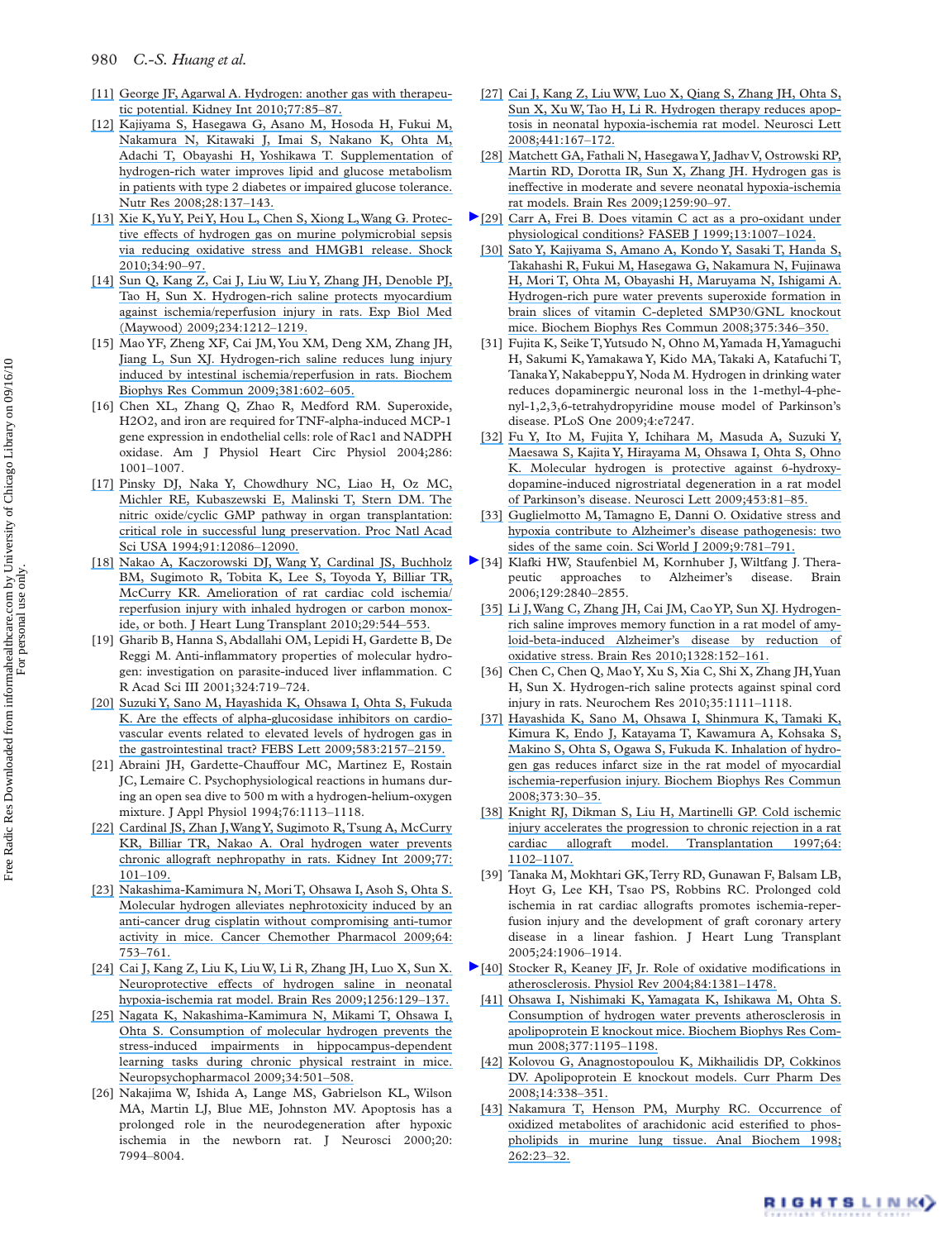- [44] Yoshimi N, Ikura Y, Sugama Y, Kayo S, Ohsawa M, Yamamoto S, Inoue Y, Hirata K, Itabe H, Yoshikawa J, Ueda M. Oxidized phosphatidylcholine in alveolar macrophages in idiopathic interstitial pneumonias. Lung 2005;183:109-121.
- [45] Whidden MA, McClung JM, Falk DJ, Hudson MB, Smuder AJ, Nelson WB, Powers SK. Xanthine oxidase contributes to mechanical ventilation-induced diaphragmatic oxidative stress and contractile dysfunction. J Appl Physiol 2009;106: 385 – 394.
- [46] Bem RA, van Woensel JB, Bos AP, Koski A, Farnand AW, Domachowske JB, Rosenberg HF, Martin TR, Matute-Bello G. Mechanical ventilation enhances lung inflammation and caspase activity in a model of mouse pneumovirus infection. Am J Physiol Lung Cell Mol Physiol 2009;296:  $46 - 56$ .
- [47] Matsushima H, Yonemura K, Ohishi K, Hishida A. The role of oxygen free radicals in cisplatin-induced acute renal failure in rats. J Lab Clin Med 1998;131:518-526.
- [\[48\] Solez K, Colvin RB, Racusen LC, Sis B, Halloran PF, Birk](https://www.researchgate.net/publication/6453834_Banff_) [PE, Campbell PM, Cascalho M, Collins AB, Demetris AJ,](https://www.researchgate.net/publication/6453834_Banff_) [Drachenberg CB, Gibson IW, Grimm PC, Haas M, Lerut E,](https://www.researchgate.net/publication/6453834_Banff_) [Liapis H, Mannon RB, Marcus PB, Mengel M, Mihatsch MJ,](https://www.researchgate.net/publication/6453834_Banff_) [Nankivell BJ, Nickeleit V, Papadimitriou JC, Platt JL, Rand](https://www.researchgate.net/publication/6453834_Banff_)[hawa P, Roberts I, Salinas-Madriga L, Salomon DR, Seron](https://www.researchgate.net/publication/6453834_Banff_) D, Sheaff M, Weening JJ. Banff '05 meeting report: differential [diagnosis of chronic allograft injury and elimination of chronic](https://www.researchgate.net/publication/6453834_Banff_) allograft nephropathy ('CAN'). Am J Transplant 2007;7: 518 – 526
	- [\[49\] Fukuda K, Asoh S, Ishikawa M, Yamamoto Y, Ohsawa I, Ohta](https://www.researchgate.net/publication/6166463_Fukuda_K_Asoh_S_Ishikawa_M_Yamamoto_Y_Ohsawa_I_Ohta_S_Inhalation_of_hydrogen_gas_suppresses_hepatic_injury_caused_by_ischemiareperfusion_through_reducing_oxidative_stress_Biochem_Biophys_Res_Commun_28?el=1_x_8&enrichId=rgreq-af08f6df-b514-460f-b253-7f689bb4e3a8&enrichSource=Y292ZXJQYWdlOzQ2MTQ3MTI3O0FTOjk5MTY5NzcxNDU4NTc4QDE0MDA2NTUzMjYxNTc=) [S. Inhalation of hydrogen gas suppresses hepatic injury caused](https://www.researchgate.net/publication/6166463_Fukuda_K_Asoh_S_Ishikawa_M_Yamamoto_Y_Ohsawa_I_Ohta_S_Inhalation_of_hydrogen_gas_suppresses_hepatic_injury_caused_by_ischemiareperfusion_through_reducing_oxidative_stress_Biochem_Biophys_Res_Commun_28?el=1_x_8&enrichId=rgreq-af08f6df-b514-460f-b253-7f689bb4e3a8&enrichSource=Y292ZXJQYWdlOzQ2MTQ3MTI3O0FTOjk5MTY5NzcxNDU4NTc4QDE0MDA2NTUzMjYxNTc=) [by ischemia/reperfusion through reducing oxidative stress.](https://www.researchgate.net/publication/6166463_Fukuda_K_Asoh_S_Ishikawa_M_Yamamoto_Y_Ohsawa_I_Ohta_S_Inhalation_of_hydrogen_gas_suppresses_hepatic_injury_caused_by_ischemiareperfusion_through_reducing_oxidative_stress_Biochem_Biophys_Res_Commun_28?el=1_x_8&enrichId=rgreq-af08f6df-b514-460f-b253-7f689bb4e3a8&enrichSource=Y292ZXJQYWdlOzQ2MTQ3MTI3O0FTOjk5MTY5NzcxNDU4NTc4QDE0MDA2NTUzMjYxNTc=) Biochem Biophys Res Commun 2007;361:670-674.
	- [\[50\] Kajiya M, Sato K, Silva MJ, Ouhara K, Do PM, Shanmugam](https://www.researchgate.net/publication/222646771_Hydrogen_from_intestinal_bacteria_is_protective_for_Concanavalin_A-induced_hepatitis?el=1_x_8&enrichId=rgreq-af08f6df-b514-460f-b253-7f689bb4e3a8&enrichSource=Y292ZXJQYWdlOzQ2MTQ3MTI3O0FTOjk5MTY5NzcxNDU4NTc4QDE0MDA2NTUzMjYxNTc=) [KT, Kawai T. Hydrogen from intestinal bacteria is protective](https://www.researchgate.net/publication/222646771_Hydrogen_from_intestinal_bacteria_is_protective_for_Concanavalin_A-induced_hepatitis?el=1_x_8&enrichId=rgreq-af08f6df-b514-460f-b253-7f689bb4e3a8&enrichSource=Y292ZXJQYWdlOzQ2MTQ3MTI3O0FTOjk5MTY5NzcxNDU4NTc4QDE0MDA2NTUzMjYxNTc=) [for Concanavalin A-induced hepatitis. Biochem Biophys Res](https://www.researchgate.net/publication/222646771_Hydrogen_from_intestinal_bacteria_is_protective_for_Concanavalin_A-induced_hepatitis?el=1_x_8&enrichId=rgreq-af08f6df-b514-460f-b253-7f689bb4e3a8&enrichSource=Y292ZXJQYWdlOzQ2MTQ3MTI3O0FTOjk5MTY5NzcxNDU4NTc4QDE0MDA2NTUzMjYxNTc=) Commun 2009;386:316-321.
- [\[51\] Liu TZ, Lee KT, Chern CL, Cheng JT, Stern A, Tsai LY. Free](https://www.researchgate.net/publication/11664151_Free_Radical-Triggered_Hepatic_Injury_of_Experimental_Obstructive_Jaundice_of_Rats_Involves_Overproduction_of_Proinflammatory_Cytokines_and_Enhanced_Activation_of_Nuclear_Factor_kB?el=1_x_8&enrichId=rgreq-af08f6df-b514-460f-b253-7f689bb4e3a8&enrichSource=Y292ZXJQYWdlOzQ2MTQ3MTI3O0FTOjk5MTY5NzcxNDU4NTc4QDE0MDA2NTUzMjYxNTc=) [radical-triggered hepatic injury of experimental obstructive](https://www.researchgate.net/publication/11664151_Free_Radical-Triggered_Hepatic_Injury_of_Experimental_Obstructive_Jaundice_of_Rats_Involves_Overproduction_of_Proinflammatory_Cytokines_and_Enhanced_Activation_of_Nuclear_Factor_kB?el=1_x_8&enrichId=rgreq-af08f6df-b514-460f-b253-7f689bb4e3a8&enrichSource=Y292ZXJQYWdlOzQ2MTQ3MTI3O0FTOjk5MTY5NzcxNDU4NTc4QDE0MDA2NTUzMjYxNTc=) jaundice of rats involves overproduction of proinflammatory [cytokines and enhanced activation of nuclear factor kappaB.](https://www.researchgate.net/publication/11664151_Free_Radical-Triggered_Hepatic_Injury_of_Experimental_Obstructive_Jaundice_of_Rats_Involves_Overproduction_of_Proinflammatory_Cytokines_and_Enhanced_Activation_of_Nuclear_Factor_kB?el=1_x_8&enrichId=rgreq-af08f6df-b514-460f-b253-7f689bb4e3a8&enrichSource=Y292ZXJQYWdlOzQ2MTQ3MTI3O0FTOjk5MTY5NzcxNDU4NTc4QDE0MDA2NTUzMjYxNTc=) Ann Clin Lab Sci 2001;31:383-390.
	- [52] Liu Q, Shen W, Sun H, Fan D, Nakao A, Cai J, Yan G, Zhou W, Shen R, Yang J, Sun X. Hydrogen-rich saline protects against liver injury in rats with obstructive jaundice. Liver Int 2010; May 21. [Epub ahead of print].
	- [53] Tani S, Itoh H, Okabayashi Y, Nakamura T, Fujii M, Fujisawa T, Koide M, Otsuki M. New model of acute necrotizing pancreatitis induced by excessive doses of arginine in rats. Dig Dis Sci 1990;35:367-374.
	- [\[54\] Chen H, Sun YP, Li Y, Liu WW, Xiang HG, Fan LY, Sun Q,](https://www.researchgate.net/publication/41413344_Hydrogen-rich_saline_ameliorates_the_severity_of_L-arginine-induced_acute_pancreatitis_in_rats?el=1_x_8&enrichId=rgreq-af08f6df-b514-460f-b253-7f689bb4e3a8&enrichSource=Y292ZXJQYWdlOzQ2MTQ3MTI3O0FTOjk5MTY5NzcxNDU4NTc4QDE0MDA2NTUzMjYxNTc=)  [Xu XY, Cai JM, Ruan CP, Su N, Yan RL, Sun XJ, Wang Q.](https://www.researchgate.net/publication/41413344_Hydrogen-rich_saline_ameliorates_the_severity_of_L-arginine-induced_acute_pancreatitis_in_rats?el=1_x_8&enrichId=rgreq-af08f6df-b514-460f-b253-7f689bb4e3a8&enrichSource=Y292ZXJQYWdlOzQ2MTQ3MTI3O0FTOjk5MTY5NzcxNDU4NTc4QDE0MDA2NTUzMjYxNTc=) [Hydrogen-rich saline ameliorates the severity of l-arginine](https://www.researchgate.net/publication/41413344_Hydrogen-rich_saline_ameliorates_the_severity_of_L-arginine-induced_acute_pancreatitis_in_rats?el=1_x_8&enrichId=rgreq-af08f6df-b514-460f-b253-7f689bb4e3a8&enrichSource=Y292ZXJQYWdlOzQ2MTQ3MTI3O0FTOjk5MTY5NzcxNDU4NTc4QDE0MDA2NTUzMjYxNTc=)[induced acute pancreatitis in rats. Biochem Biophys Res](https://www.researchgate.net/publication/41413344_Hydrogen-rich_saline_ameliorates_the_severity_of_L-arginine-induced_acute_pancreatitis_in_rats?el=1_x_8&enrichId=rgreq-af08f6df-b514-460f-b253-7f689bb4e3a8&enrichSource=Y292ZXJQYWdlOzQ2MTQ3MTI3O0FTOjk5MTY5NzcxNDU4NTc4QDE0MDA2NTUzMjYxNTc=)  [Commun 2010;393:308–313.](https://www.researchgate.net/publication/41413344_Hydrogen-rich_saline_ameliorates_the_severity_of_L-arginine-induced_acute_pancreatitis_in_rats?el=1_x_8&enrichId=rgreq-af08f6df-b514-460f-b253-7f689bb4e3a8&enrichSource=Y292ZXJQYWdlOzQ2MTQ3MTI3O0FTOjk5MTY5NzcxNDU4NTc4QDE0MDA2NTUzMjYxNTc=)
	- [55] Cicalese L, Sileri P, Green M, Abu-Elmagd K, Kocoshis S, [Reyes J. Bacterial translocation in clinical intestinal transplan](https://www.researchgate.net/publication/11948614_Bacterial_Translocation_in_Clinical_Intestinal_Transplantation?el=1_x_8&enrichId=rgreq-af08f6df-b514-460f-b253-7f689bb4e3a8&enrichSource=Y292ZXJQYWdlOzQ2MTQ3MTI3O0FTOjk5MTY5NzcxNDU4NTc4QDE0MDA2NTUzMjYxNTc=)tation. Transplantation 2001;71:1414-1417.
	- [\[56\] Akcakaya A, Alimoglu O, Sahin M, Abbasoglu SD. Ischemia](https://www.researchgate.net/publication/11024457_Ischemia-Reperfusion_Injury_Following_Superior_Mesenteric_Artery_Occlusion_and_Strangulation_Obstruction?el=1_x_8&enrichId=rgreq-af08f6df-b514-460f-b253-7f689bb4e3a8&enrichSource=Y292ZXJQYWdlOzQ2MTQ3MTI3O0FTOjk5MTY5NzcxNDU4NTc4QDE0MDA2NTUzMjYxNTc=)[reperfusion injury following superior mesenteric artery](https://www.researchgate.net/publication/11024457_Ischemia-Reperfusion_Injury_Following_Superior_Mesenteric_Artery_Occlusion_and_Strangulation_Obstruction?el=1_x_8&enrichId=rgreq-af08f6df-b514-460f-b253-7f689bb4e3a8&enrichSource=Y292ZXJQYWdlOzQ2MTQ3MTI3O0FTOjk5MTY5NzcxNDU4NTc4QDE0MDA2NTUzMjYxNTc=) [occlusion and strangulation obstruction. J Surg Res 2002;](https://www.researchgate.net/publication/11024457_Ischemia-Reperfusion_Injury_Following_Superior_Mesenteric_Artery_Occlusion_and_Strangulation_Obstruction?el=1_x_8&enrichId=rgreq-af08f6df-b514-460f-b253-7f689bb4e3a8&enrichSource=Y292ZXJQYWdlOzQ2MTQ3MTI3O0FTOjk5MTY5NzcxNDU4NTc4QDE0MDA2NTUzMjYxNTc=) [108:39 – 43.](https://www.researchgate.net/publication/11024457_Ischemia-Reperfusion_Injury_Following_Superior_Mesenteric_Artery_Occlusion_and_Strangulation_Obstruction?el=1_x_8&enrichId=rgreq-af08f6df-b514-460f-b253-7f689bb4e3a8&enrichSource=Y292ZXJQYWdlOzQ2MTQ3MTI3O0FTOjk5MTY5NzcxNDU4NTc4QDE0MDA2NTUzMjYxNTc=)
	- [\[57\] Kurtz CC, Lindell SL, Mangino MJ, Carey HV. Hibernation](https://www.researchgate.net/publication/7032132_Hibernation_confers_resistance_to_intestinal_ischemia-reperfusion_injury?el=1_x_8&enrichId=rgreq-af08f6df-b514-460f-b253-7f689bb4e3a8&enrichSource=Y292ZXJQYWdlOzQ2MTQ3MTI3O0FTOjk5MTY5NzcxNDU4NTc4QDE0MDA2NTUzMjYxNTc=) [confers resistance to intestinal ischemia-reperfusion injury.](https://www.researchgate.net/publication/7032132_Hibernation_confers_resistance_to_intestinal_ischemia-reperfusion_injury?el=1_x_8&enrichId=rgreq-af08f6df-b514-460f-b253-7f689bb4e3a8&enrichSource=Y292ZXJQYWdlOzQ2MTQ3MTI3O0FTOjk5MTY5NzcxNDU4NTc4QDE0MDA2NTUzMjYxNTc=) Am J Physiol Gastrointest Liver Physiol 2006;291:895-901.
	- [58] Buchholz BM, Kaczorowski DJ, Sugimoto R, Yang R, Wang Y, Billiar TR, McCurry KR, Bauer AJ, Nakao A. Hydrogen inhalation ameliorates oxidative stress in transplantation induced intestinal graft injury. Am J Transplant 2008;8: 2015 – 2024.
- [59] Clapper ML, Cooper HS, Chang WC. Dextran sulfate sodium-induced colitis-associated neoplasia: a promising model for the development of chemopreventive interventions. Acta Pharmacol Sin 2007;28:1450-1459.
- [\[60\] Cooper HS, Murthy SN, Shah RS, Sedergran DJ. Clinico](https://www.researchgate.net/publication/14847901_Clinicopathological_Study_of_Dextran_Sulfate_Sodium_Experimental_Murine_Colitis?el=1_x_8&enrichId=rgreq-af08f6df-b514-460f-b253-7f689bb4e3a8&enrichSource=Y292ZXJQYWdlOzQ2MTQ3MTI3O0FTOjk5MTY5NzcxNDU4NTc4QDE0MDA2NTUzMjYxNTc=)[pathologic study of dextran sulfate sodium experimental](https://www.researchgate.net/publication/14847901_Clinicopathological_Study_of_Dextran_Sulfate_Sodium_Experimental_Murine_Colitis?el=1_x_8&enrichId=rgreq-af08f6df-b514-460f-b253-7f689bb4e3a8&enrichSource=Y292ZXJQYWdlOzQ2MTQ3MTI3O0FTOjk5MTY5NzcxNDU4NTc4QDE0MDA2NTUzMjYxNTc=) murine colitis. Lab Invest 1993;69:238-249.
- [\[61\] Kajiya M, Silva MJ, Sato K, Ouhara K, Kawai T. Hydrogen](https://www.researchgate.net/publication/222708671_Hydrogen_mediates_suppression_of_colon_inflammation_induced_by_dextran_sodium_sulfate?el=1_x_8&enrichId=rgreq-af08f6df-b514-460f-b253-7f689bb4e3a8&enrichSource=Y292ZXJQYWdlOzQ2MTQ3MTI3O0FTOjk5MTY5NzcxNDU4NTc4QDE0MDA2NTUzMjYxNTc=)  mediates suppression of colon inflammation induced by dex[tran sodium sulfate. Biochem Biophys Res Commun](https://www.researchgate.net/publication/222708671_Hydrogen_mediates_suppression_of_colon_inflammation_induced_by_dextran_sodium_sulfate?el=1_x_8&enrichId=rgreq-af08f6df-b514-460f-b253-7f689bb4e3a8&enrichSource=Y292ZXJQYWdlOzQ2MTQ3MTI3O0FTOjk5MTY5NzcxNDU4NTc4QDE0MDA2NTUzMjYxNTc=)  $2009:386:11 - 15.$
- [\[62\] Chen H, Sun YP, Hu PF, Liu WW, Xiang HG, Li Y,](https://www.researchgate.net/publication/216015626_The_Effects_of_Hydrogen-Rich_Saline_on_the_Contractile_and_Structural_Changes_of_Intestine_Induced_by_Ischemia-Reperfusion_in_Rats?el=1_x_8&enrichId=rgreq-af08f6df-b514-460f-b253-7f689bb4e3a8&enrichSource=Y292ZXJQYWdlOzQ2MTQ3MTI3O0FTOjk5MTY5NzcxNDU4NTc4QDE0MDA2NTUzMjYxNTc=) [Yan RL, Su N, Ruan CP, Sun XJ, Wang Q. The effects of](https://www.researchgate.net/publication/216015626_The_Effects_of_Hydrogen-Rich_Saline_on_the_Contractile_and_Structural_Changes_of_Intestine_Induced_by_Ischemia-Reperfusion_in_Rats?el=1_x_8&enrichId=rgreq-af08f6df-b514-460f-b253-7f689bb4e3a8&enrichSource=Y292ZXJQYWdlOzQ2MTQ3MTI3O0FTOjk5MTY5NzcxNDU4NTc4QDE0MDA2NTUzMjYxNTc=) [hydrogen-rich saline on the contractile and structural changes](https://www.researchgate.net/publication/216015626_The_Effects_of_Hydrogen-Rich_Saline_on_the_Contractile_and_Structural_Changes_of_Intestine_Induced_by_Ischemia-Reperfusion_in_Rats?el=1_x_8&enrichId=rgreq-af08f6df-b514-460f-b253-7f689bb4e3a8&enrichSource=Y292ZXJQYWdlOzQ2MTQ3MTI3O0FTOjk5MTY5NzcxNDU4NTc4QDE0MDA2NTUzMjYxNTc=) [of intestine induced by ischemia-reperfusion in rats. J Surg](https://www.researchgate.net/publication/216015626_The_Effects_of_Hydrogen-Rich_Saline_on_the_Contractile_and_Structural_Changes_of_Intestine_Induced_by_Ischemia-Reperfusion_in_Rats?el=1_x_8&enrichId=rgreq-af08f6df-b514-460f-b253-7f689bb4e3a8&enrichSource=Y292ZXJQYWdlOzQ2MTQ3MTI3O0FTOjk5MTY5NzcxNDU4NTc4QDE0MDA2NTUzMjYxNTc=) [Res 2009; Aug 27. \[Epub ahead of print\].](https://www.researchgate.net/publication/216015626_The_Effects_of_Hydrogen-Rich_Saline_on_the_Contractile_and_Structural_Changes_of_Intestine_Induced_by_Ischemia-Reperfusion_in_Rats?el=1_x_8&enrichId=rgreq-af08f6df-b514-460f-b253-7f689bb4e3a8&enrichSource=Y292ZXJQYWdlOzQ2MTQ3MTI3O0FTOjk5MTY5NzcxNDU4NTc4QDE0MDA2NTUzMjYxNTc=)
- [63] Zheng X, Mao Y, Cai J, Li Y, Liu W, Sun P, Zhang JH, Sun X, Yuan H. Hydrogen-rich saline protects against intestinal ischemia/reperfusion injury in rats. Free Radic Res 2009;43:478 – 484.
- [\[64\] Reddymasu SC, Sostarich S, McCallum RW. Small intestinal](https://www.researchgate.net/publication/41531384_Small_intestinal_bacterial_overgrowth_in_irritable_bowel_syndrome_Are_there_any_predictors?el=1_x_8&enrichId=rgreq-af08f6df-b514-460f-b253-7f689bb4e3a8&enrichSource=Y292ZXJQYWdlOzQ2MTQ3MTI3O0FTOjk5MTY5NzcxNDU4NTc4QDE0MDA2NTUzMjYxNTc=) [bacterial overgrowth in irritable bowel syndrome: are there](https://www.researchgate.net/publication/41531384_Small_intestinal_bacterial_overgrowth_in_irritable_bowel_syndrome_Are_there_any_predictors?el=1_x_8&enrichId=rgreq-af08f6df-b514-460f-b253-7f689bb4e3a8&enrichSource=Y292ZXJQYWdlOzQ2MTQ3MTI3O0FTOjk5MTY5NzcxNDU4NTc4QDE0MDA2NTUzMjYxNTc=) [any predictors? BMC Gastroenterol 2010;10:23.](https://www.researchgate.net/publication/41531384_Small_intestinal_bacterial_overgrowth_in_irritable_bowel_syndrome_Are_there_any_predictors?el=1_x_8&enrichId=rgreq-af08f6df-b514-460f-b253-7f689bb4e3a8&enrichSource=Y292ZXJQYWdlOzQ2MTQ3MTI3O0FTOjk5MTY5NzcxNDU4NTc4QDE0MDA2NTUzMjYxNTc=)
- [\[65\] Pimentel M, Chow EJ, Lin HC. Eradication of small intestinal](https://www.researchgate.net/publication/12177364_Eradication_of_small_intestinal_bacterial_overgrowth_reduces_symptoms_of_irritable_bowel_syndrome_Am_J_Gastro?el=1_x_8&enrichId=rgreq-af08f6df-b514-460f-b253-7f689bb4e3a8&enrichSource=Y292ZXJQYWdlOzQ2MTQ3MTI3O0FTOjk5MTY5NzcxNDU4NTc4QDE0MDA2NTUzMjYxNTc=) [bacterial overgrowth reduces symptoms of irritable bowel syn](https://www.researchgate.net/publication/12177364_Eradication_of_small_intestinal_bacterial_overgrowth_reduces_symptoms_of_irritable_bowel_syndrome_Am_J_Gastro?el=1_x_8&enrichId=rgreq-af08f6df-b514-460f-b253-7f689bb4e3a8&enrichSource=Y292ZXJQYWdlOzQ2MTQ3MTI3O0FTOjk5MTY5NzcxNDU4NTc4QDE0MDA2NTUzMjYxNTc=)drome. Am J Gastroenterol 2000;95:3503-3506.
- [\[66\] Hughes WF. Quantitation of ischemic damage in the rat ret](https://www.researchgate.net/publication/21413046_Quantitation_of_ischemic_damage_in_the_rat_retina?el=1_x_8&enrichId=rgreq-af08f6df-b514-460f-b253-7f689bb4e3a8&enrichSource=Y292ZXJQYWdlOzQ2MTQ3MTI3O0FTOjk5MTY5NzcxNDU4NTc4QDE0MDA2NTUzMjYxNTc=)ina. Exp Eye Res 1991;53:573-582.
- [67] Oharazawa H, Igarashi T, Yokota T, Fujii H, Suzuki H, Machide M, Takahashi H, Ohta S, Ohsawa I. Protection of the retina by rapid diffusion of hydrogen: administration of hydrogen-loaded eye drops in retinal ischemia-reperfusion injury. Invest Ophthalmol Vis Sci 2010;51:487-492.
- [68] Yamashita D, Jiang HY, Schacht J, Miller JM. Delayed production of free radicals following noise exposure. Brain Res 2004;1019:201 – 209.
- [\[69\] Kikkawa YS, Nakagawa T, Horie RT, Ito J. Hydrogen protects](https://www.researchgate.net/publication/24251557_Hydrogen_protects_auditory_hair_cells_from_free_radicals_NeuroReport_207_689-694?el=1_x_8&enrichId=rgreq-af08f6df-b514-460f-b253-7f689bb4e3a8&enrichSource=Y292ZXJQYWdlOzQ2MTQ3MTI3O0FTOjk5MTY5NzcxNDU4NTc4QDE0MDA2NTUzMjYxNTc=) [auditory hair cells from free radicals. Neuroreport](https://www.researchgate.net/publication/24251557_Hydrogen_protects_auditory_hair_cells_from_free_radicals_NeuroReport_207_689-694?el=1_x_8&enrichId=rgreq-af08f6df-b514-460f-b253-7f689bb4e3a8&enrichSource=Y292ZXJQYWdlOzQ2MTQ3MTI3O0FTOjk5MTY5NzcxNDU4NTc4QDE0MDA2NTUzMjYxNTc=) 2009;20:689-694.
- [\[70\] Itoh T, Fujita Y, Ito M, Masuda A, Ohno K, Ichihara M,](https://www.researchgate.net/publication/26823571_Molecular_hydrogen_suppresses_FceRI-mediated_signal_transduction_and_prevents_degranulation_of_mast_cells?el=1_x_8&enrichId=rgreq-af08f6df-b514-460f-b253-7f689bb4e3a8&enrichSource=Y292ZXJQYWdlOzQ2MTQ3MTI3O0FTOjk5MTY5NzcxNDU4NTc4QDE0MDA2NTUzMjYxNTc=) [Kojima T, Nozawa Y. Molecular hydrogen suppresses Fcepsi](https://www.researchgate.net/publication/26823571_Molecular_hydrogen_suppresses_FceRI-mediated_signal_transduction_and_prevents_degranulation_of_mast_cells?el=1_x_8&enrichId=rgreq-af08f6df-b514-460f-b253-7f689bb4e3a8&enrichSource=Y292ZXJQYWdlOzQ2MTQ3MTI3O0FTOjk5MTY5NzcxNDU4NTc4QDE0MDA2NTUzMjYxNTc=)[lonRI-mediated signal transduction and prevents degranula](https://www.researchgate.net/publication/26823571_Molecular_hydrogen_suppresses_FceRI-mediated_signal_transduction_and_prevents_degranulation_of_mast_cells?el=1_x_8&enrichId=rgreq-af08f6df-b514-460f-b253-7f689bb4e3a8&enrichSource=Y292ZXJQYWdlOzQ2MTQ3MTI3O0FTOjk5MTY5NzcxNDU4NTc4QDE0MDA2NTUzMjYxNTc=)[tion of mast cells. Biochem Biophys Res Commun](https://www.researchgate.net/publication/26823571_Molecular_hydrogen_suppresses_FceRI-mediated_signal_transduction_and_prevents_degranulation_of_mast_cells?el=1_x_8&enrichId=rgreq-af08f6df-b514-460f-b253-7f689bb4e3a8&enrichSource=Y292ZXJQYWdlOzQ2MTQ3MTI3O0FTOjk5MTY5NzcxNDU4NTc4QDE0MDA2NTUzMjYxNTc=) 2009;389:651-656.
- [\[71\] Ford ES, Giles WH, Dietz WH. Prevalence of the metabolic](https://www.researchgate.net/publication/11568808_Ford_S_Giles_WH_Dietz_WH_Prevalence_of_the_metabolic_syndrome_among_US_adults_findings_from_the_Third_National_Health_And_Nutrition_Examination_Survey_JAMA_28_356-359?el=1_x_8&enrichId=rgreq-af08f6df-b514-460f-b253-7f689bb4e3a8&enrichSource=Y292ZXJQYWdlOzQ2MTQ3MTI3O0FTOjk5MTY5NzcxNDU4NTc4QDE0MDA2NTUzMjYxNTc=) syndrome among US adults: findings from the third National [Health and Nutrition Examination Survey. JAMA](https://www.researchgate.net/publication/11568808_Ford_S_Giles_WH_Dietz_WH_Prevalence_of_the_metabolic_syndrome_among_US_adults_findings_from_the_Third_National_Health_And_Nutrition_Examination_Survey_JAMA_28_356-359?el=1_x_8&enrichId=rgreq-af08f6df-b514-460f-b253-7f689bb4e3a8&enrichSource=Y292ZXJQYWdlOzQ2MTQ3MTI3O0FTOjk5MTY5NzcxNDU4NTc4QDE0MDA2NTUzMjYxNTc=) [2002;287:356 – 359.](https://www.researchgate.net/publication/11568808_Ford_S_Giles_WH_Dietz_WH_Prevalence_of_the_metabolic_syndrome_among_US_adults_findings_from_the_Third_National_Health_And_Nutrition_Examination_Survey_JAMA_28_356-359?el=1_x_8&enrichId=rgreq-af08f6df-b514-460f-b253-7f689bb4e3a8&enrichSource=Y292ZXJQYWdlOzQ2MTQ3MTI3O0FTOjk5MTY5NzcxNDU4NTc4QDE0MDA2NTUzMjYxNTc=)
- [72] Grundy SM, Brewer HB, Jr, Cleeman JI, Smith SC, Jr, Lenfant C. Definition of metabolic syndrome: report of the National Heart, Lung, and Blood Institute/American Heart Association conference on scientific issues related to defini**tion.** Circulation 2004;109:433-438.
- [\[73\] Furukawa S, Fujita T, Shimabukuro M, Iwaki M, Yamada Y,](https://www.researchgate.net/publication/8131323_Furukawa_S_et_al_Increased_oxidative_stress_in_obesity_and_its_impact_on_metabolic_syndrome_J_Clin_Invest_114_1752-1761?el=1_x_8&enrichId=rgreq-af08f6df-b514-460f-b253-7f689bb4e3a8&enrichSource=Y292ZXJQYWdlOzQ2MTQ3MTI3O0FTOjk5MTY5NzcxNDU4NTc4QDE0MDA2NTUzMjYxNTc=) [Nakajima Y, Nakayama O, Makishima M, Matsuda M,](https://www.researchgate.net/publication/8131323_Furukawa_S_et_al_Increased_oxidative_stress_in_obesity_and_its_impact_on_metabolic_syndrome_J_Clin_Invest_114_1752-1761?el=1_x_8&enrichId=rgreq-af08f6df-b514-460f-b253-7f689bb4e3a8&enrichSource=Y292ZXJQYWdlOzQ2MTQ3MTI3O0FTOjk5MTY5NzcxNDU4NTc4QDE0MDA2NTUzMjYxNTc=) [Shimomura I. Increased oxidative stress in obesity and its](https://www.researchgate.net/publication/8131323_Furukawa_S_et_al_Increased_oxidative_stress_in_obesity_and_its_impact_on_metabolic_syndrome_J_Clin_Invest_114_1752-1761?el=1_x_8&enrichId=rgreq-af08f6df-b514-460f-b253-7f689bb4e3a8&enrichSource=Y292ZXJQYWdlOzQ2MTQ3MTI3O0FTOjk5MTY5NzcxNDU4NTc4QDE0MDA2NTUzMjYxNTc=) [impact on metabolic syndrome. J Clin Invest 2004;114:](https://www.researchgate.net/publication/8131323_Furukawa_S_et_al_Increased_oxidative_stress_in_obesity_and_its_impact_on_metabolic_syndrome_J_Clin_Invest_114_1752-1761?el=1_x_8&enrichId=rgreq-af08f6df-b514-460f-b253-7f689bb4e3a8&enrichSource=Y292ZXJQYWdlOzQ2MTQ3MTI3O0FTOjk5MTY5NzcxNDU4NTc4QDE0MDA2NTUzMjYxNTc=) [1752 – 1761.](https://www.researchgate.net/publication/8131323_Furukawa_S_et_al_Increased_oxidative_stress_in_obesity_and_its_impact_on_metabolic_syndrome_J_Clin_Invest_114_1752-1761?el=1_x_8&enrichId=rgreq-af08f6df-b514-460f-b253-7f689bb4e3a8&enrichSource=Y292ZXJQYWdlOzQ2MTQ3MTI3O0FTOjk5MTY5NzcxNDU4NTc4QDE0MDA2NTUzMjYxNTc=)
- [74] Holvoet P, Lee DH, Steffes M, Gross M, Jacobs DR, Jr. Association between circulating oxidized low-density lipoprotein and incidence of the metabolic syndrome. JAMA 2008;299:2287 – 2293.
- [\[75\] Nakao A, Toyoda Y, Sharma P, Evans M, Guthrie N. Effective](https://www.researchgate.net/publication/41849936_Effectiveness_of_Hydrogen_Rich_Water_on_Antioxidant_Status_of_Subjects_with_Potential_Metabolic_Syndrome-An_Open_Label_Pilot_Study?el=1_x_8&enrichId=rgreq-af08f6df-b514-460f-b253-7f689bb4e3a8&enrichSource=Y292ZXJQYWdlOzQ2MTQ3MTI3O0FTOjk5MTY5NzcxNDU4NTc4QDE0MDA2NTUzMjYxNTc=)[ness of hydrogen rich water on antioxidant status of subjects](https://www.researchgate.net/publication/41849936_Effectiveness_of_Hydrogen_Rich_Water_on_Antioxidant_Status_of_Subjects_with_Potential_Metabolic_Syndrome-An_Open_Label_Pilot_Study?el=1_x_8&enrichId=rgreq-af08f6df-b514-460f-b253-7f689bb4e3a8&enrichSource=Y292ZXJQYWdlOzQ2MTQ3MTI3O0FTOjk5MTY5NzcxNDU4NTc4QDE0MDA2NTUzMjYxNTc=)  [with potential metabolic syndrome-an open label pilot study.](https://www.researchgate.net/publication/41849936_Effectiveness_of_Hydrogen_Rich_Water_on_Antioxidant_Status_of_Subjects_with_Potential_Metabolic_Syndrome-An_Open_Label_Pilot_Study?el=1_x_8&enrichId=rgreq-af08f6df-b514-460f-b253-7f689bb4e3a8&enrichSource=Y292ZXJQYWdlOzQ2MTQ3MTI3O0FTOjk5MTY5NzcxNDU4NTc4QDE0MDA2NTUzMjYxNTc=)  $\blacktriangleright$  J Clin Biochem Nutr 2010;46:140-149.
- [76] Biswal S, Remick DG. Sepsis: redox mechanisms and therapeutic opportunities. Antioxid Redox Signal 2007;9: 1959-1961.